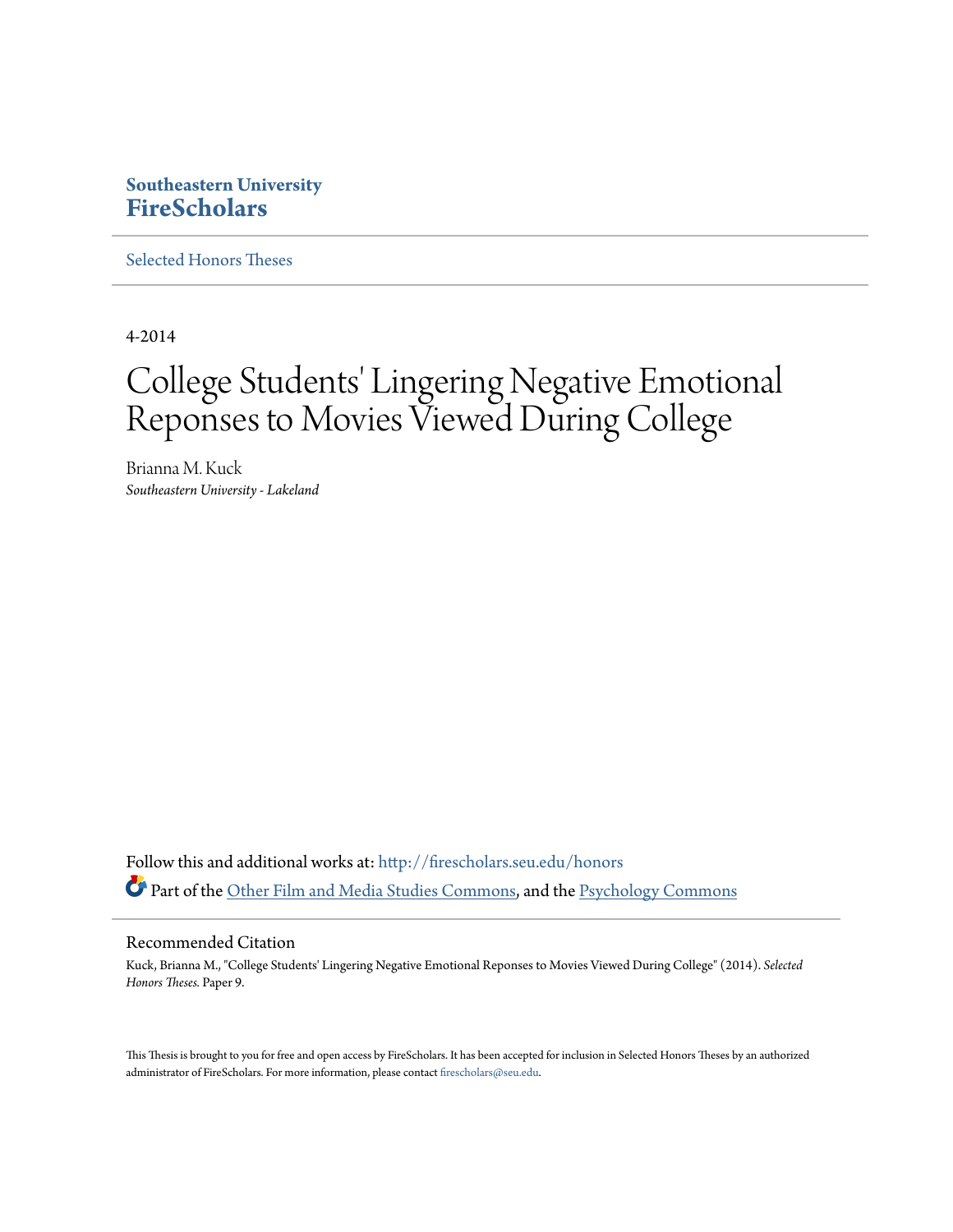College Students' Lingering Negative Emotional Reponses to

Movies Viewed During College

Brianna Kuck

Southeastern University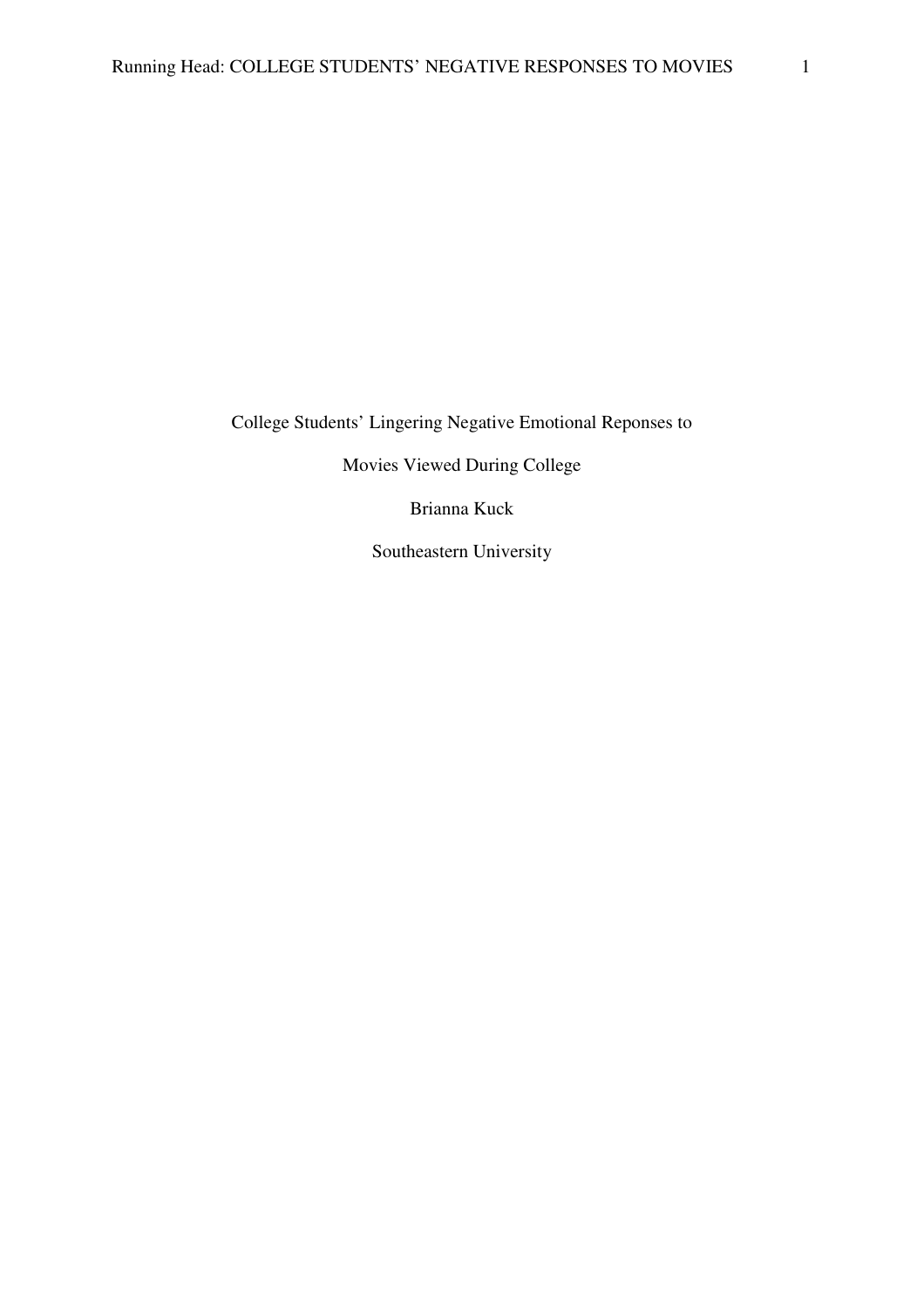| <b>Abstract</b>                                                     | $\overline{\mathbf{4}}$ |
|---------------------------------------------------------------------|-------------------------|
| <b>Chapter 1: Introduction</b>                                      | 5                       |
| <b>Research Questions</b>                                           | 7                       |
| <b>Chapter 2: Literature Review</b>                                 | 8                       |
| Previous Studies Conducted on Responses to Disturbing Media Content | 8                       |
| Children                                                            | 8                       |
| Adolescents                                                         | 10                      |
| <b>College Studies</b>                                              | 12                      |
| <b>Possible Causes</b>                                              | 14                      |
| <b>Chapter 3: Method</b>                                            | 20                      |
| Hypotheses                                                          | 20                      |
| Participants                                                        | 21                      |
| Procedure                                                           | 22                      |
| <b>Chapter 4: Results</b>                                           | 25                      |
| <b>Preliminary Survey</b>                                           | 25                      |
| <b>Background Information</b>                                       |                         |
| Types of Disturbing Content                                         | 26                      |
| <b>Lingering Negative Emotional Responses</b>                       |                         |
| Triggers for Reemerging Negative Emotional Responses                | 30                      |
| Comparison: Communication Students v. Other Discipline Students     | 31                      |
| <b>Chapter 5: Discussion</b>                                        |                         |
| Limitations of the Present Study                                    |                         |
| <b>Conclusions and Future Prospects</b>                             | 33                      |
| <b>References</b>                                                   | 35                      |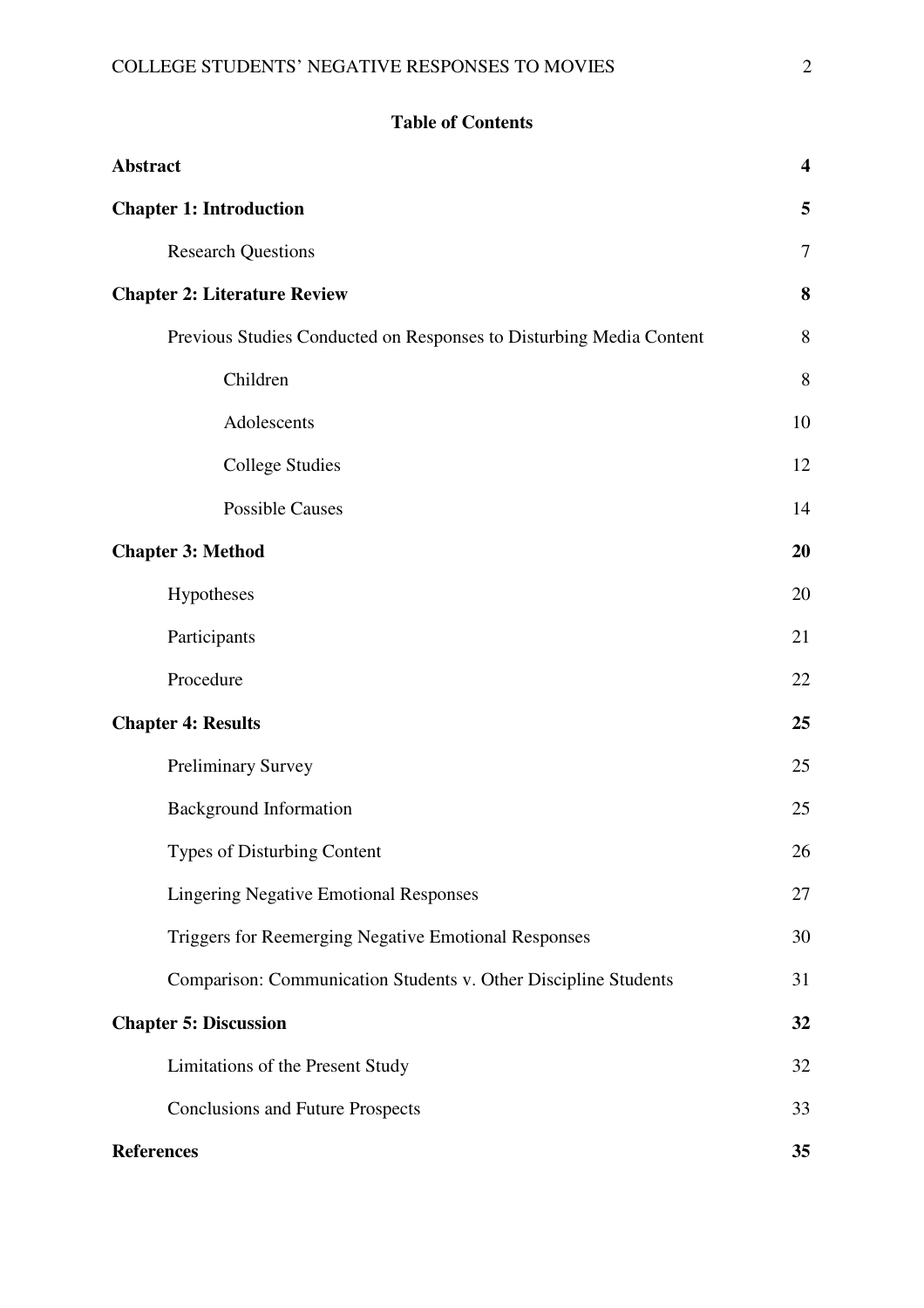| <b>Appendices</b> | 40 |
|-------------------|----|
| Appendix A        | 40 |
| Appendix B        | 41 |
| Appendix C        | 43 |
| Appendix D        | 45 |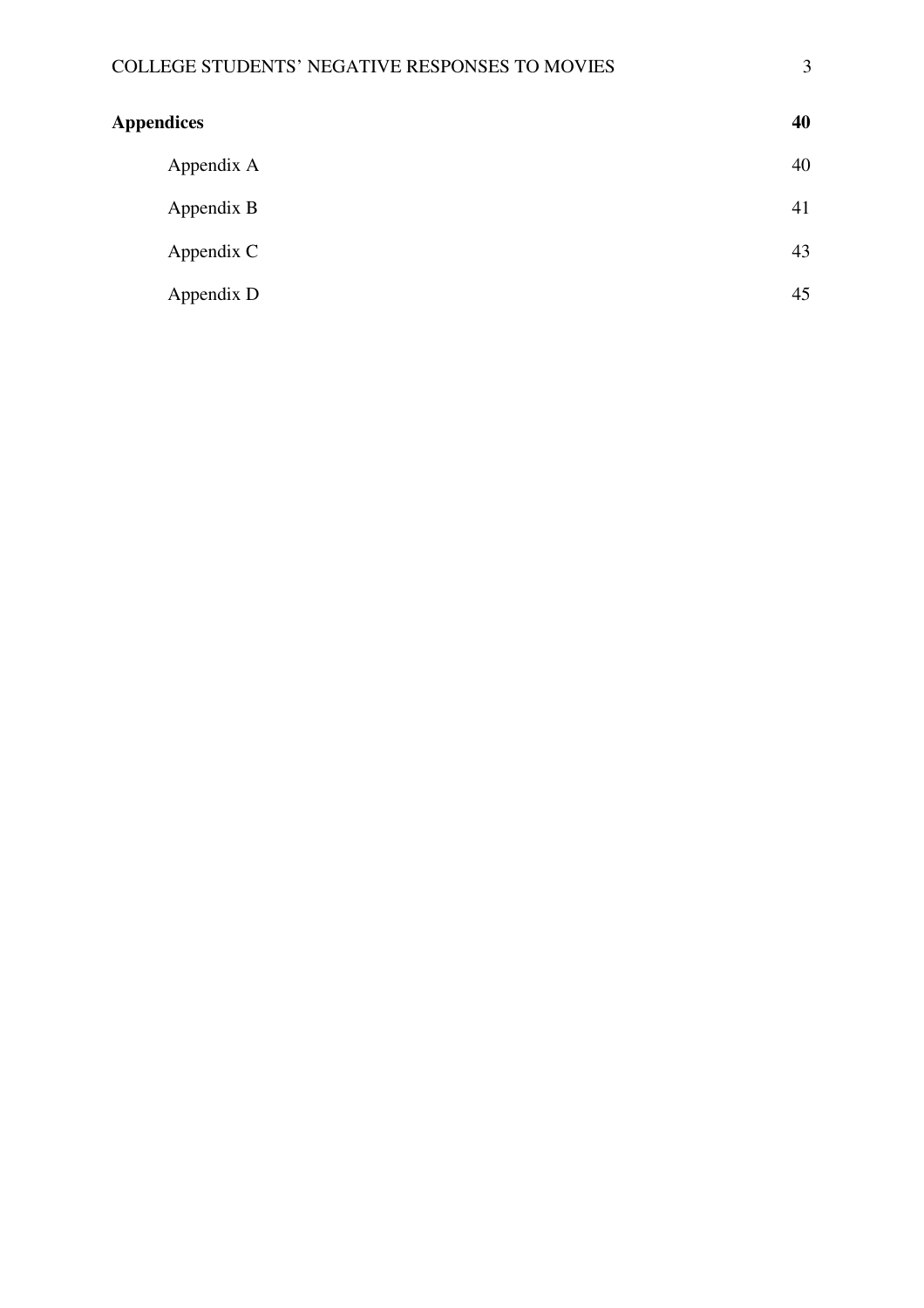#### **Abstract**

Although much research has been conducted on children's negative emotional responses to movies, and even negative emotional responses to the media in general, limited research has been conducted on college students' lingering negative emotional responses to movies they have viewed during their college years. Through a qualitative analysis using a focus group at a Florida Christian college, this thesis will examine what kinds of disturbing movie content and elements cause these lingering negative emotional responses in college students. The lingering negative emotional responses these students have will also be discussed in detail, as well as what triggers the reemergence of these responses.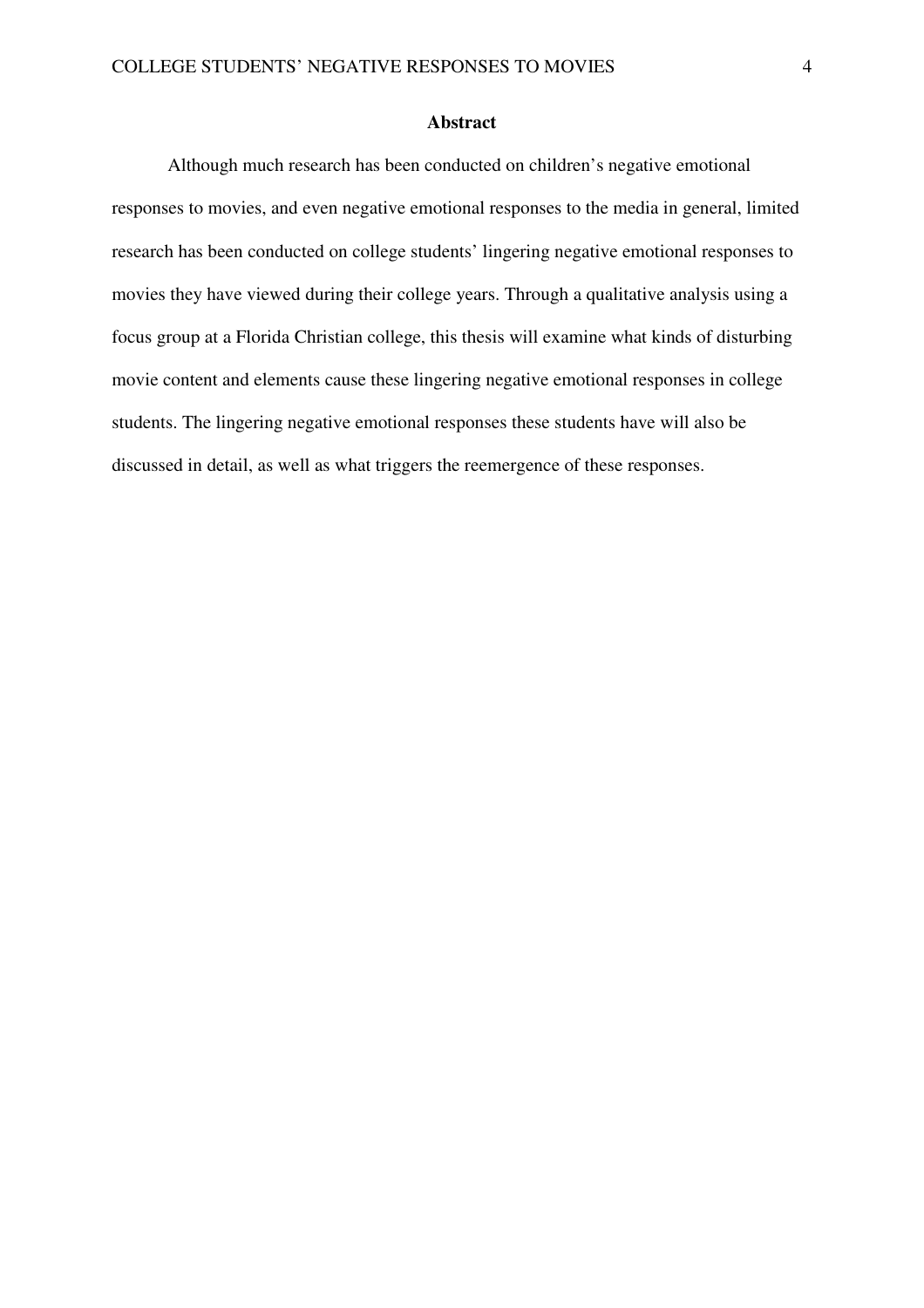#### **Chapter 1: Introduction**

 The transition from a culture based primarily on print media to a culture based on visual media has had numerous effects, arguably consequences, on individuals in society, as reality is being perceived and processed visually (Senturk, 2011). In his famous book *Amusing Ourselves to Death,* Neil Postman supports this idea by demonstrating how America, with the shift from print media to television, turned from a country based on rationality to a country focused on absurdity. Postman recognizes television as a medium and argues that the nature of this medium relies on "visual interest" rather than content, in order to follow the rules and ideals of show business. Americans are no longer interested in exchanging ideas, but are instead entertained by exchanging *images* (Postman, 1985, p. 92- 93). Similarly, famous philosopher of Communication theory, Marshall McLuhan, has suggested that "books contain, TV involves" (1964, p. 1).

In lieu of this transition from print media to television, there has been much research conducted on the adverse effects of movies on children. However, less information is known about the repercussions of movies on college students. This thesis will seek to discover what types of disturbing movie content cause lingering negative emotional responses in college students. The reason for choosing to study movies rather than television is due to an accurate assessment from researchers:

…The producers of horror movies and other frightening fictional media content tend to have an explicit goal of frightening viewers, and they have an arsenal of tools to help them achieve that goal: sound effects, music, lighting, costumes, makeup, actors and actresses, and frightening locations, to name a few. Therefore, fictional media such as horror films are likely to include the very types of stimuli (e.g., monsters, creatures, darkness, sudden movements) that are known to evoke fear responses almost universally in humans. (Riddle, 2012, p. 740; Izard, 1977)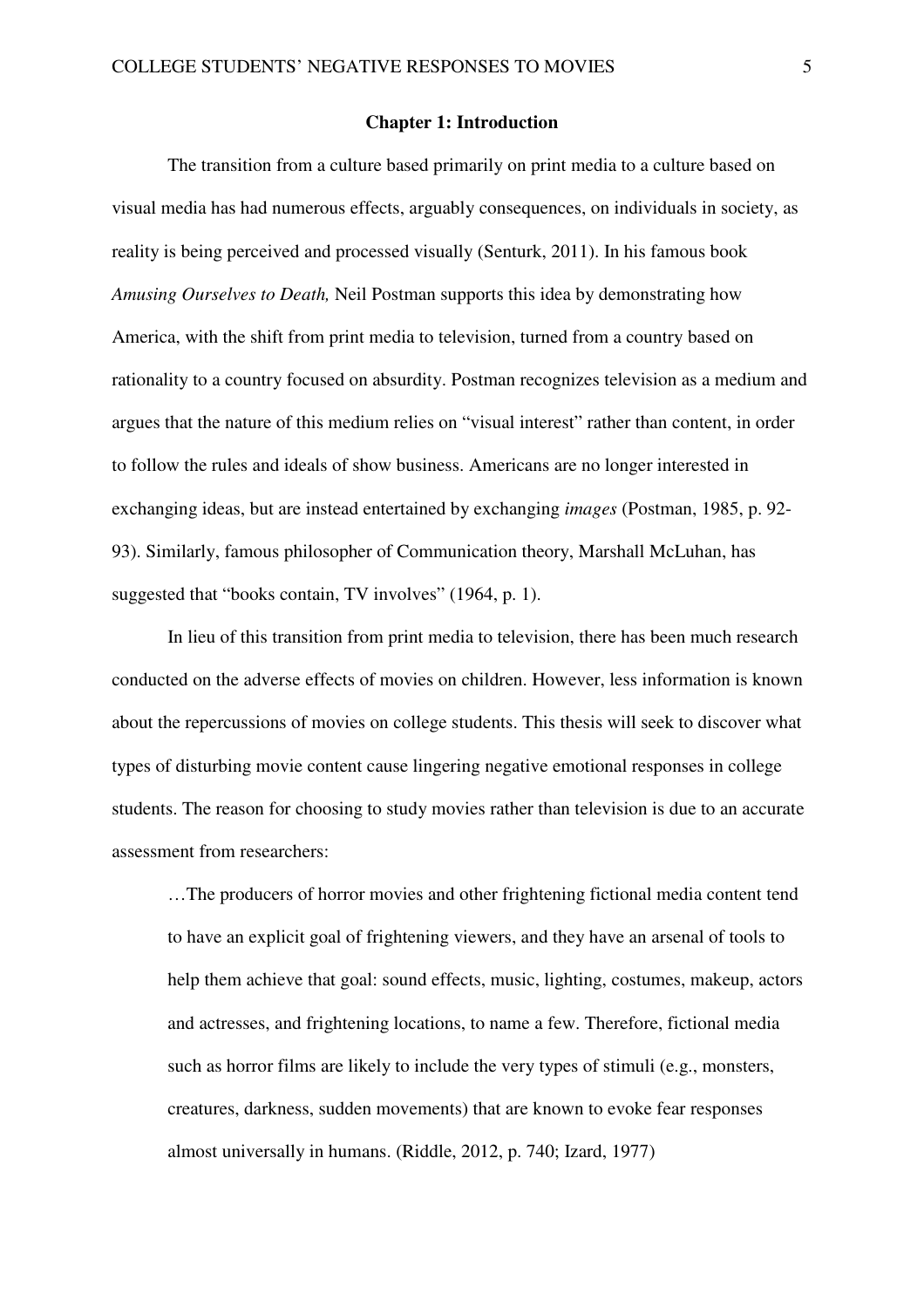In support, a study by Pouliot and Cowen (2007) revealed that fiction films (versus factual documentaries) elicited a more intense emotional response in viewers due to viewers' memory of the visual and verbal information presented.

The majority of research studies in Chapter 2 focus only on fear responses to "scary" movies or "horror" films. The populations researched have been: children, adolescents, and college students. The studies conducted on both fear and anxiety provide a foundation for this thesis regarding the more broad effects of disturbing media content that are encompassed in the phrase "negative emotional responses." Many of the studies evaluated for the literature review in Chapter 2 have been conducted by leading communication researcher and professor, Joanne Cantor, as well as Glenn Sparks.

 The reader of this thesis will find that fear is a key component to a lingering negative emotional response. In her book, *Human Emotion,* Izard (1977) shares the power of fear: "It tends to lock into the memory unforgettable experiences that can be re-lived through active recall or through dreams…Fear is activated by a rather rapid increase in the density of neural stimulation, brought about by real or imagined danger. Apprehension, uncertainty, the feeling of a lack of safety and impending disaster accompany strong fear" (p. 90).

Interest for this study was sparked by my personal experience with lingering negative emotional responses to movies. I struggle with my own fear, anxiety, and stress that have resulted from watching movies with content that I find disturbing. I wondered if other college students have similar responses. After having initial conversations with my friends and classmates about their lingering negative emotional responses to movies, I confirmed that I am not alone. Other college students *do* have lingering negative emotional responses to movies that they have viewed during their college years. Thus, the basis for this study was established.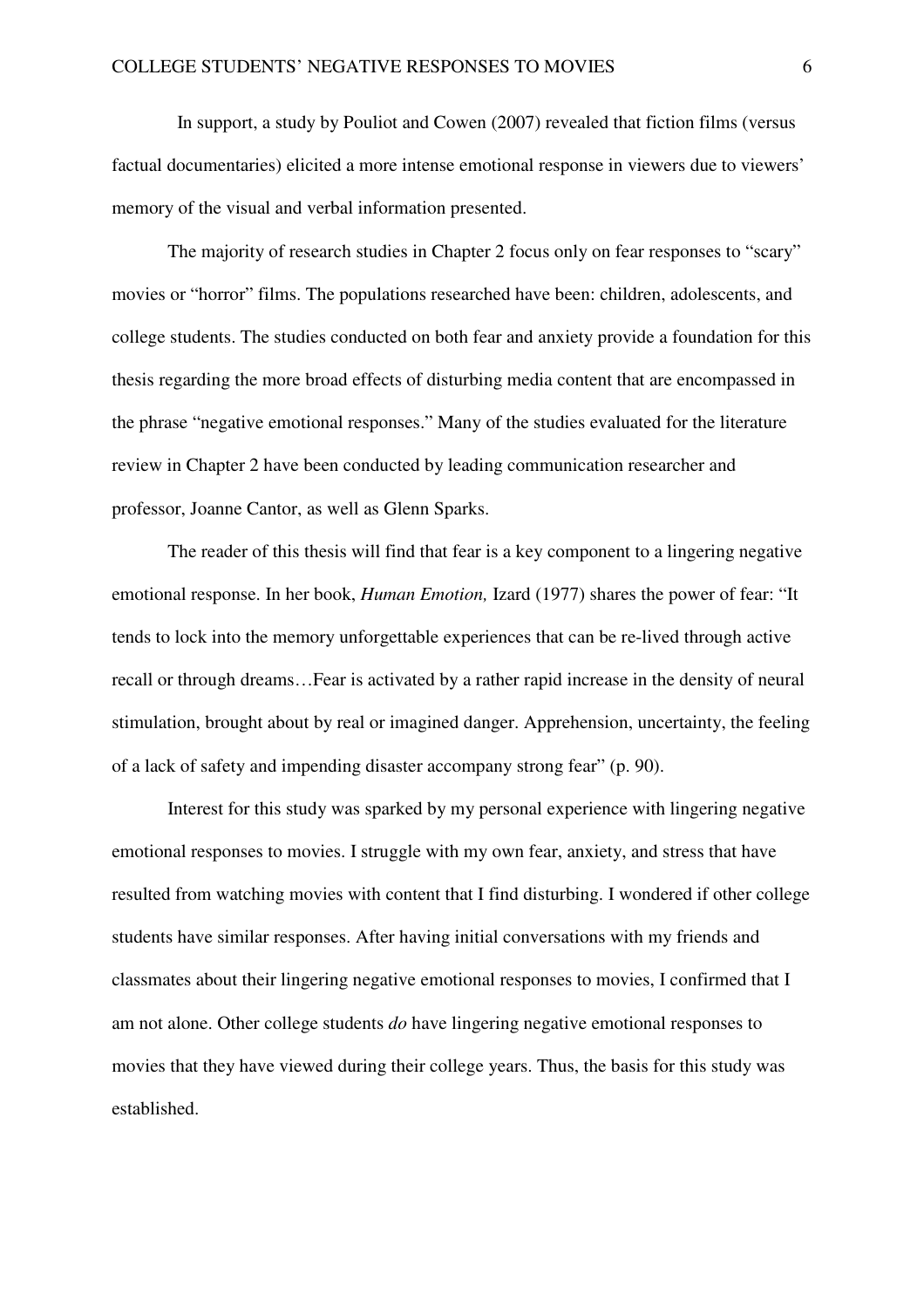It should be noted that this research study on lingering negative emotional responses on college students is merely a launching pad for other studies to be performed. This is a preliminary study with the purpose of determining whether or not a more vigorous and expanded study is necessary.

The next chapter will explore previous research regarding a variety of different lingering negative emotional responses that children, adolescents, and college students have had, and some theories as to why they have had them.

## **Research Questions**

- What disturbing movie content or elements cause lingering negative emotional responses for college students?
- What lingering negative emotional responses do college students experience?
- What triggers a negative emotional response to re-emerge?
- Is there a difference between communication students' lingering negative emotional responses and that of students of other disciplines?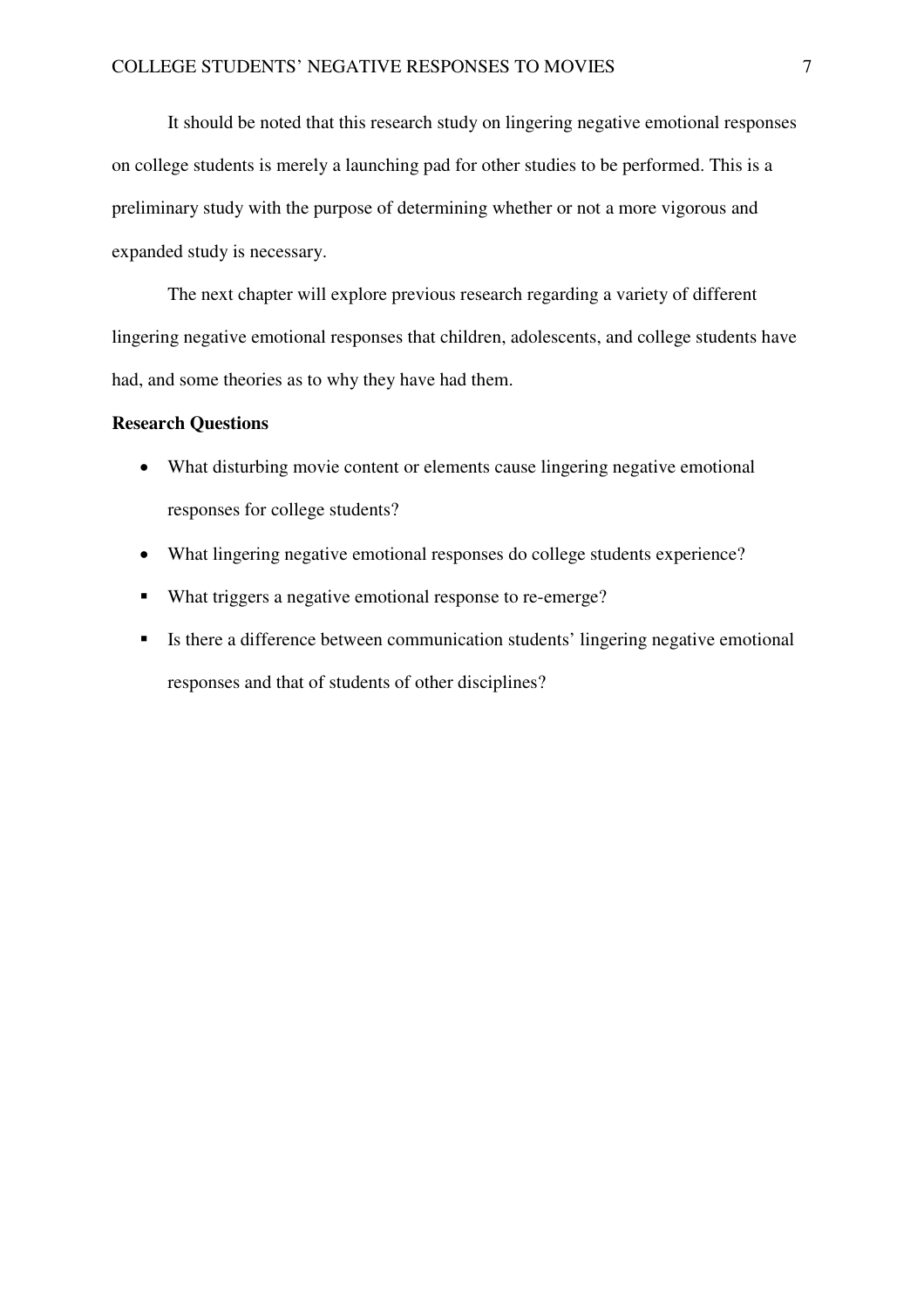#### **Chapter 2: Literature Review**

## **Previous Studies Conducted on Responses to Disturbing Media Content**

**Children.** The most researched population in regard to negative responses to the media are children, and rightly so. This is because children are the most susceptible population to media effects due to their stage of cognitive development. The American Academy of Pediatrics estimates that American children between the ages of two and eighteen use media for six hours and thirty-two minutes every day (2001). This statistic reveals the prominent role that media plays in a young person's life and as a result, the large negative effect that it can have on a child, both now and in the future. Age is a main factor in fear development and reaction. At the same time, fear is also not predictable (Cantor & Sparks, 1984).

Research shows that there is a correlation between Jean Piaget's operational stages and the way that children process media content (Cantor & Nathanson, 1996). When children are in early childhood (between the ages of two and six), they are in what Piaget termed the preoperational stage of cognitive development (Piaget, 1929; Piaget, 1962). During this stage of cognitive development, children lack conservation abilities. This means that children are unable to understand that objects or people that change shape possess the same qualities. For example, pre-operational children who viewed clips from *The Incredible Hulk* did not make the connection that David (the main character) had transformed into the Hulk, and thus experienced fear after the transformation. These children, who initially were not frightened by David's character, became frightened when his outward appearance changed into the Hulk because they could not understand that the Hulk was David (Cantor & Sparks, 1986).

Children seven years or older are considered concrete operational children (Piaget, 1929; Piaget, 1962). Older children in the concrete operational stage of cognitive development have more advanced cognitive ability and need the opportunity to process what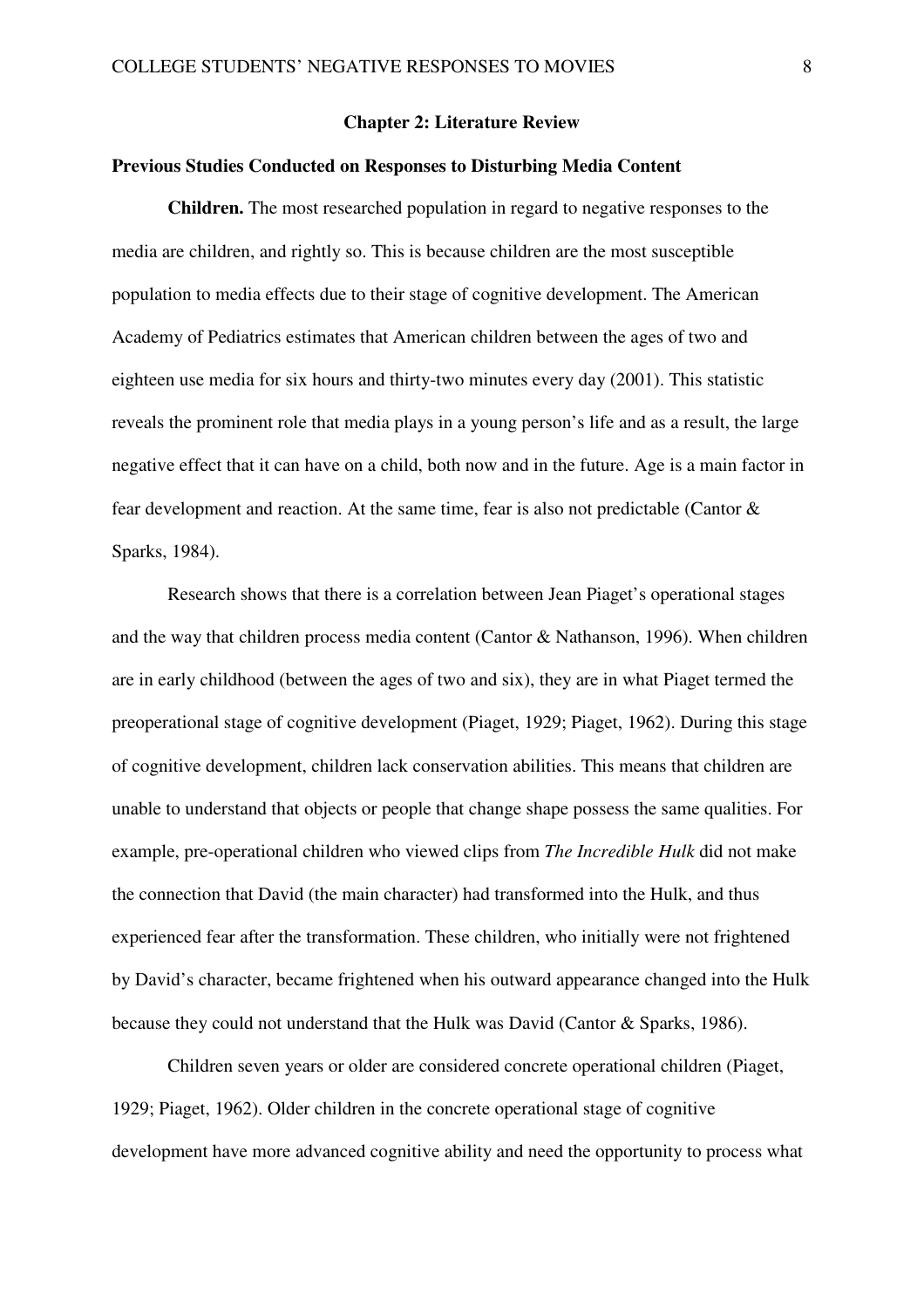they see (Riddle, Cantor, Byrne, & Moyer-Guse, 2012). In fact, Harrison and Cantor (1999) demonstrated that these older children use cognitive processing strategies to cope with media, while younger children use behavioral coping strategies.

Following Piaget's studies, Cantor and Sparks (1984) hypothesized and verified that a character's appearance is more frightening to preoperational children, and perception of potential threat (the idea that some event could happen) is more frightening to concrete operational children. Cantor and Sparks (1984) state that to concrete operational children "fear is a function of perceived or potential threat or danger, unrealistic, impossible, or fantastic happenings should diminish in their potential to frighten as children grow and develop cognitively" (p. 94).

 An interesting and unexpected discovery by Hoffner and Cantor (1984) is that after experimentation, children in three different age groups (ages four to five, six to seven, and seven to nine) all practiced physical appearance stereotyping.

 How does this play into children's negative emotional responses to movies or television? (2008):

 Research shows that most preschoolers and elementary school children have experienced short-term fright reactions to the media...A survey of more than 2,000 elementary and middle school children revealed that heavy television viewing was associated with selfreported symptoms of anxiety, depression, and post-traumatic stress...A survey of nearly 500 parents of elementary school children found that the children who watched television just before bedtime had greater difficulty falling asleep, were more anxious at bedtime, and had higher rates of nightmares. (p. 93)

 The problem with children, and even people in general, watching an immense amount of media is that according to the cultivation theory, these people who watch a large amount of television "will come to perceive the real world as being consistent with what they see on the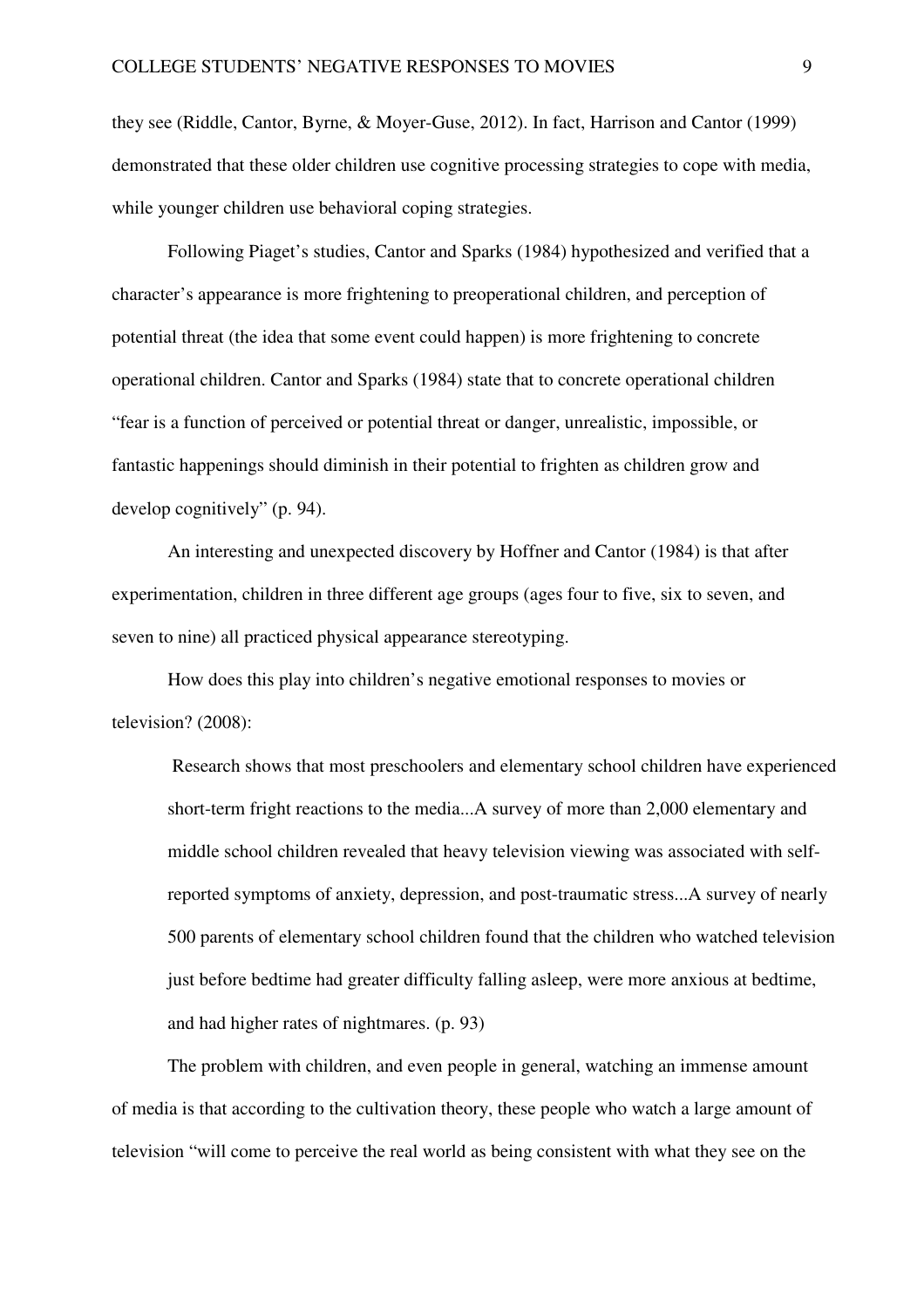screen" (Wilson, 2008, p. 95). Similarly, in an investigation by Comer, Furr and Beidas, Babyar, and Kendall (2008), it was found that children's increased perception of personal vulnerability to world threats was elevated with increased television use. Cantor and associates found that children in the concrete stage of development (eight to twelve years old) feel threatened the most by "realistic yet abstract threats such as disease and nuclear war" (Harrison and Cantor, 1999, p. 100). This means that what these older children are watching *is* having a negative effect on them.

Even if parents or adults were to try to dissuade their children from believing what they see on television and in movies, it would have little benefit because the children will already be trying to fit what they have seen into their "limited cognitive schema" (Mathai, 1983, p. 198). This means that children try to integrate this new information with what they already know. Sparks and Cantor (1986) assessed children's different fright responses to a television program and affirmed the argument that cognitive development is not only interrelated to emotional responses, but also an important factor in predicting and understanding emotional responses (p. 320).

**Adolescents.** According to the American Academy of Pediatrics, it is approximated that the average teenager (by the age of 18) will have seen 200,000 acts of violence solely on the TV (2001). This staggering statistic, along with other research, reveals some of the repercussions of media violence: "aggressive behavior, desensitization to violence, nightmares, and fear of being harmed" (*Media Violence*, 2001, p. 1222). However, these are not the only emotions and behaviors that result. Other effects of media violence include: sleep disturbances, nightmares, anxiety, depression, and posttraumatic stress disorder (*Media Violence*, 2001, p. 1223).

 Not only is violence a cause of post-traumatic stress disorder, but traumatic media content is a cause as well. In a study done by Neria and Sullivan (2011), post-traumatic stress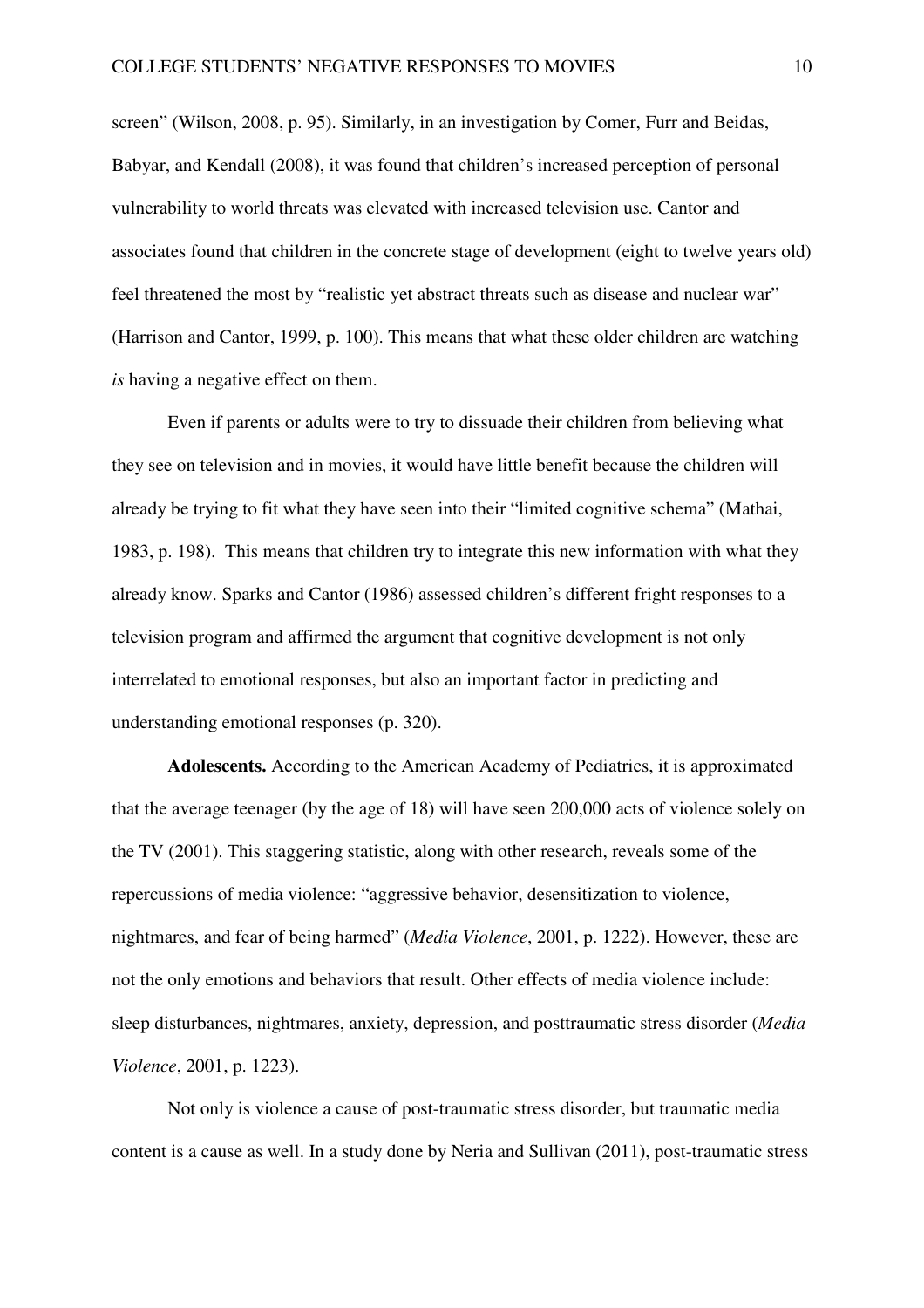disorder (PTSD) is shown to be the number one psychopathological consequence as a result of indirect exposure to mass trauma via the mass media. The two main ingredients for PTSD are exposure to trauma and fearful response (Neria & Sullivan, 2011). Studies have found that those who have biological and historical tendencies toward PTSD are more likely to have long lasting symptoms of PTSD after indirect exposure to trauma in the media, whereas those without a history of PTSD do not.

In researching adolescents' responses to disturbing media content, some key connections have been made. In an article by Hoffner (1995), the importance of an adolescent's coping style in processing media content is revealed. This is a strong indicator of why individuals have different responses and experience different effects to the media. There are two kinds of activation and arousal systems that have been identified: (1) "blunting" (activation-oriented coping) and (2) "monitoring" (arousal-oriented coping). Blunting involves cognitive avoidance or distraction from threat cues, while monitoring involves seeking out a solution to a threat (Hoffner, 1995). An individual with high arousability is characterized by his/her poor ability to effectively "screen out stimuli in the environment" (Sparks, 1989, p. 110). This means that such a person has trouble ignoring elements in a movie or TV show that would cause a negative emotional response.

After examining 228 ninth and tenth grade students using questionnaires, Hoffner found that girls reported more empathic concern, "other-oriented response of sympathy or concern for another's welfare" and thus more personal distress, a "self-oriented feeling of anxiety or discomfort in response to another's suffering" than did the boys (Hoffner, 1995, p. 329). The boys who participated in this study liked the scary films more than the girls (Hoffner, 1995). One of the hypotheses of Hoffner's study was supported, concluding that adolescent girls use more coping strategies than boys (Hoffner, 1995). Another finding from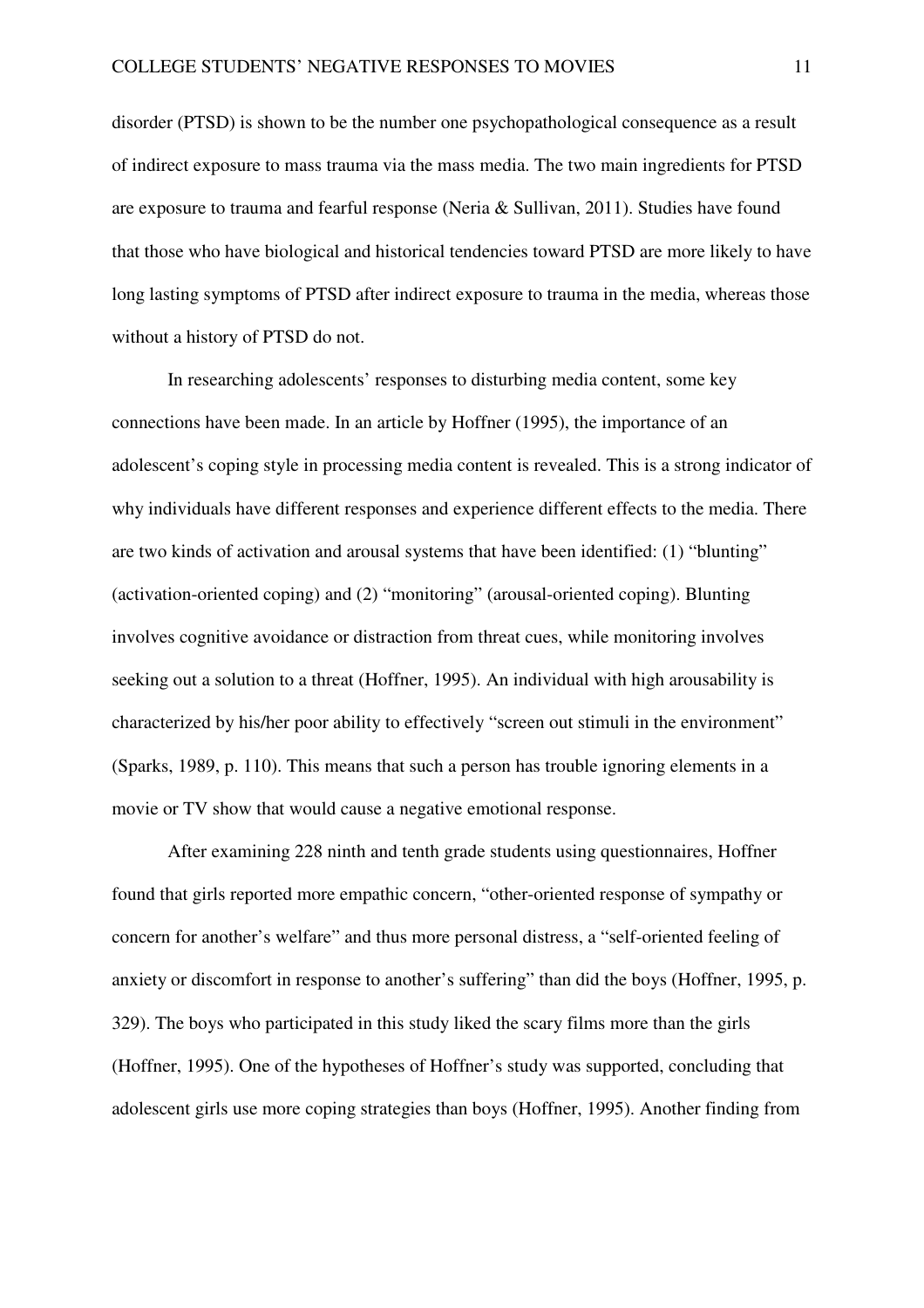this study is that the adolescents examined viewed violence, surprise, and blood and gore as the top three types of scary content that elicited the use of coping strategies (Hoffner, 1995).

**College studies.** While the studies above demonstrate the more immediate effect that disturbing media content has on children and adolescents, there are also studies that have been conducted on the long-term effects that disturbing media viewed during childhood might have. Long-term effects of the media on children are prevalent due to the fact that observational learning and desensitization both occur because a brain is easily modifiable. A modifiable brain is a characteristic found in children, but not so much adults (Bushmann & Huesmann, 2006). In a study done by Harrison and Cantor (1999), college students were assessed on their current fears and origination of those fears from frightening mass media exposure in childhood or adolescence. Harrison and Cantor's hypothesis that younger children would have used behavior coping strategies at the time the exposure and older children would have used more cognitive coping strategies at the time of the exposure was proved true. This study is a seminal work in the field of media effects on children. It can be gathered from this study that younger children lack empathy skills, thus if they are exposed to certain elements, they will not be as affected as older children. This explains why movies viewed during childhood can have lingering negative emotional responses into college.

 Cantor did a later study in 2004 that produced similar results on lingering effects of movies on college students. Ninety-one of the 530 self-report papers returned for the study focused on four particularly fear-arousing movies: *Jaws*, *Poltergeist*, *The Blair Witch Project*, and *Scream*. Thirty-one percent of the students who saw *Poltergeist* said that the behavioral effects that impacted them were still ongoing. Also, eighty-three percent of the students who wrote papers about seeing *Jaws* said that it produced life-changing effects for them. The question remains to be answered: Why did these movies cause lingering negative emotional responses for the viewers when they could be reassured that the content was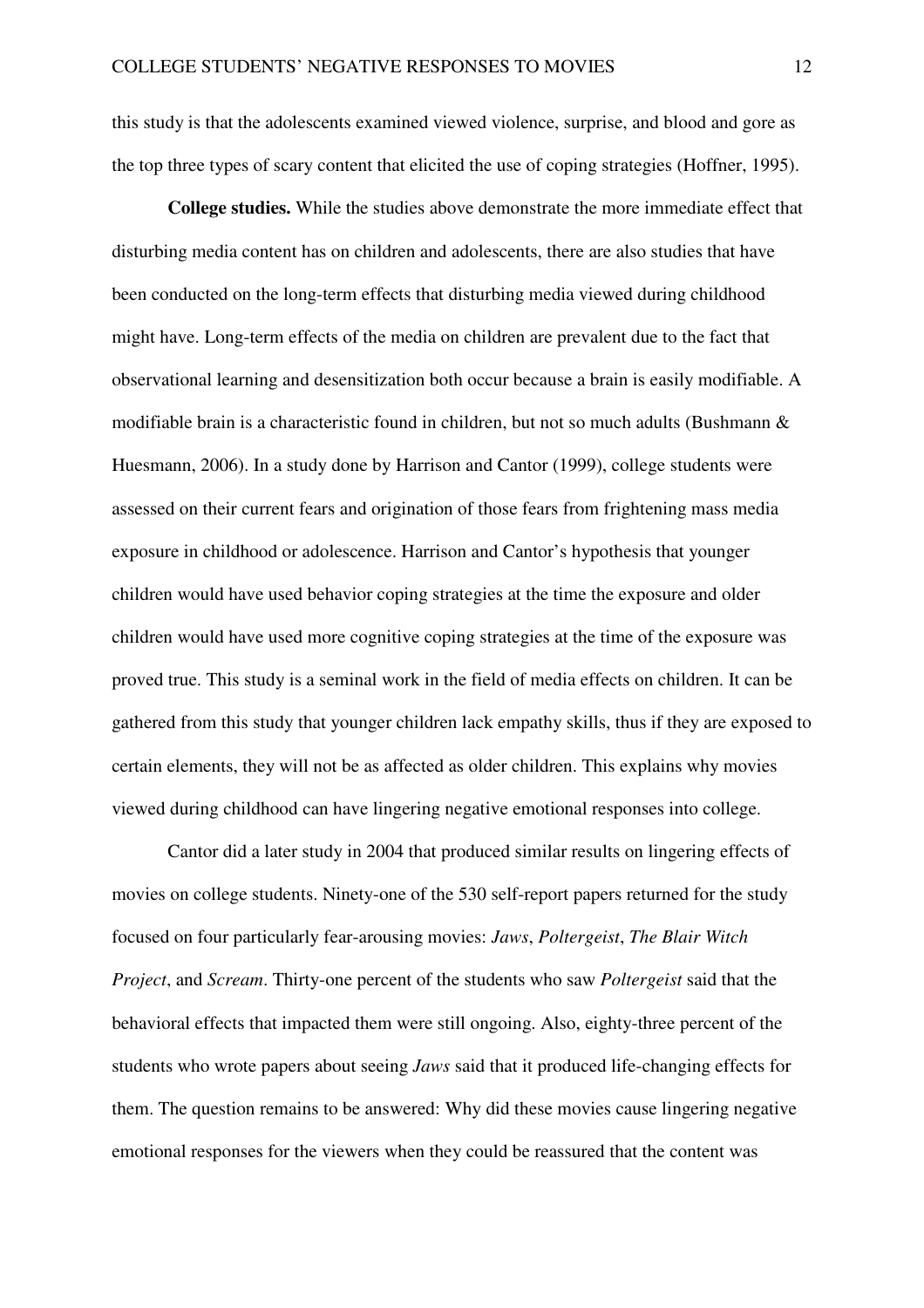fiction? This article recognizes that there are "certain visual images, such as attacking animals and physical deformities" that automatically arouse fear, which correlates with Harrison and Cantor's study (Cantor, 2004, p. 297). The reason college students and even adults may still become fearful after watching a movie is because the story that is watched, although unlikely, reminds them of existing threats in their own lives and in the world (Harrison & Cantor, 1999). According to appraisal theories, this is termed "personal relevance" as "a stimulus appraised as being more personally relevant will be more likely to lead to fear reactions than those not seen as relevant" (Riddle, 2012, p. 741). Postman argues that television has "made entertainment itself the natural format for the representation of all experience" (1985, p. 87).

From a psychological mental health perspective, Nader (2011) states: "Exposure to early-life stress has been associated with increased reactivity to stress and cognitive deficits in adulthood." If this is true for real-life trauma, why would it not be true for the exposure to disturbing movie content?

Wilson (2008) states that no research has been conducted that directly targets the long-term effects of continuous exposure to media on emotional development. However, for their 1999 study using self-reports from 153 college students, Harrison and Cantor discovered that most fright reactions occurred during childhood or adolescence (the average age being 14.4 years old). Twenty-six point one percent of the participants in this survey still experienced residual fear or anxiety effects into their college years (when the study was performed).

For the study, the stimulus types described by the college students were categorized into five classes of phobia-producing stimuli: (1) animal, (2) environmental, (3) blood/injection/injury, (4) situational, (5) other, with 97.8% of students containing references to one or more of these stimuli. After coding the students' responses to the survey, the most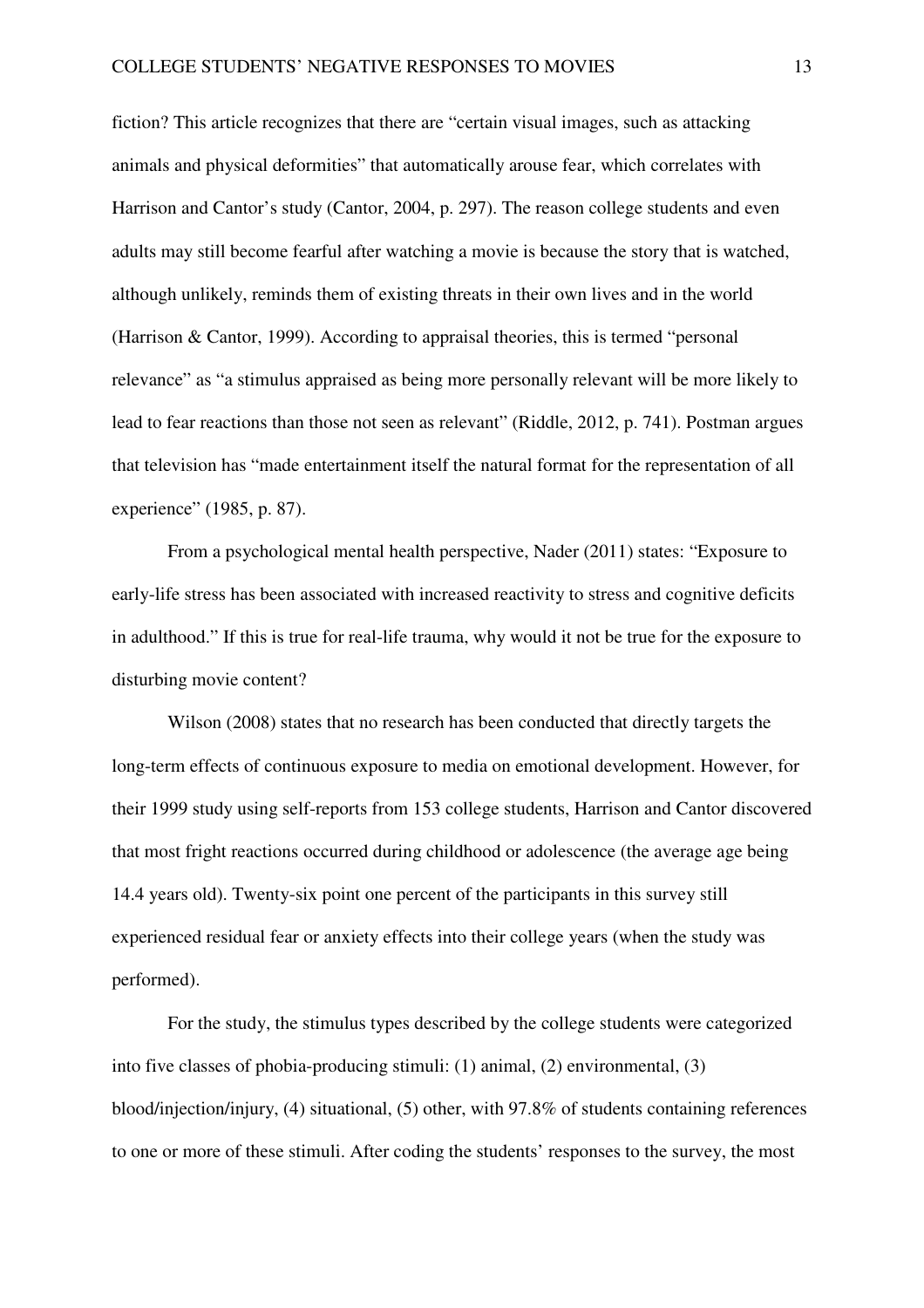frequently cited stimuli was blood/injection/injury. The greatest symptom reported as the result of a scary movie was the participant screaming or crying (Harrison & Cantor, 1999). Unlike other studies examined in this literature review, sex was *not* a predictor of duration of the fright reaction, however age was. Harrison and Cantor found that the younger the participant was at exposure to the frightful content, the longer the symptoms persisted. Also, a child's accidental or unintentional viewing of a scary movie was directly correlated to longer persisting fright reactions (Harrison & Cantor, 1999).

**Possible causes.** What are possible causes of negative emotional responses to movies in college students? Cantor (2009) identifies three broad factors that contribute to lingering negative emotional responses to media: 1) realism of depiction, 2) motivation of the viewer, 3) excitation transfer.

Closely tied with realism of depiction is the principle of stimulus generalization, which Cantor believes to be a main correlation between frightening media content and negative emotional responses (1994). According to Harrison and Cantor (1999), stimulus generalization is described in the following manner: "If a real-life stimulus evokes a particular emotional response, media depicting the same stimulus will evoke a similar though less intense response" (p. 99). An article by Bushmann and Huesmann (2006) supports this principle of stimulus generalization with the idea that emotions developed from the media can influence behavior in social settings, even when the media is not present. In fact, if an individual is continuously exposed to arousing media content, habituation of the elicited emotional responses will likely occur. This habituation process is often termed desensitization, as an individual eventually adjusts to the content he/she is viewing and his/her emotional responses. This produces a numbing effect as the viewer is seemingly unaffected by what he/she is viewing (Bushmann & Huesmann, 2006).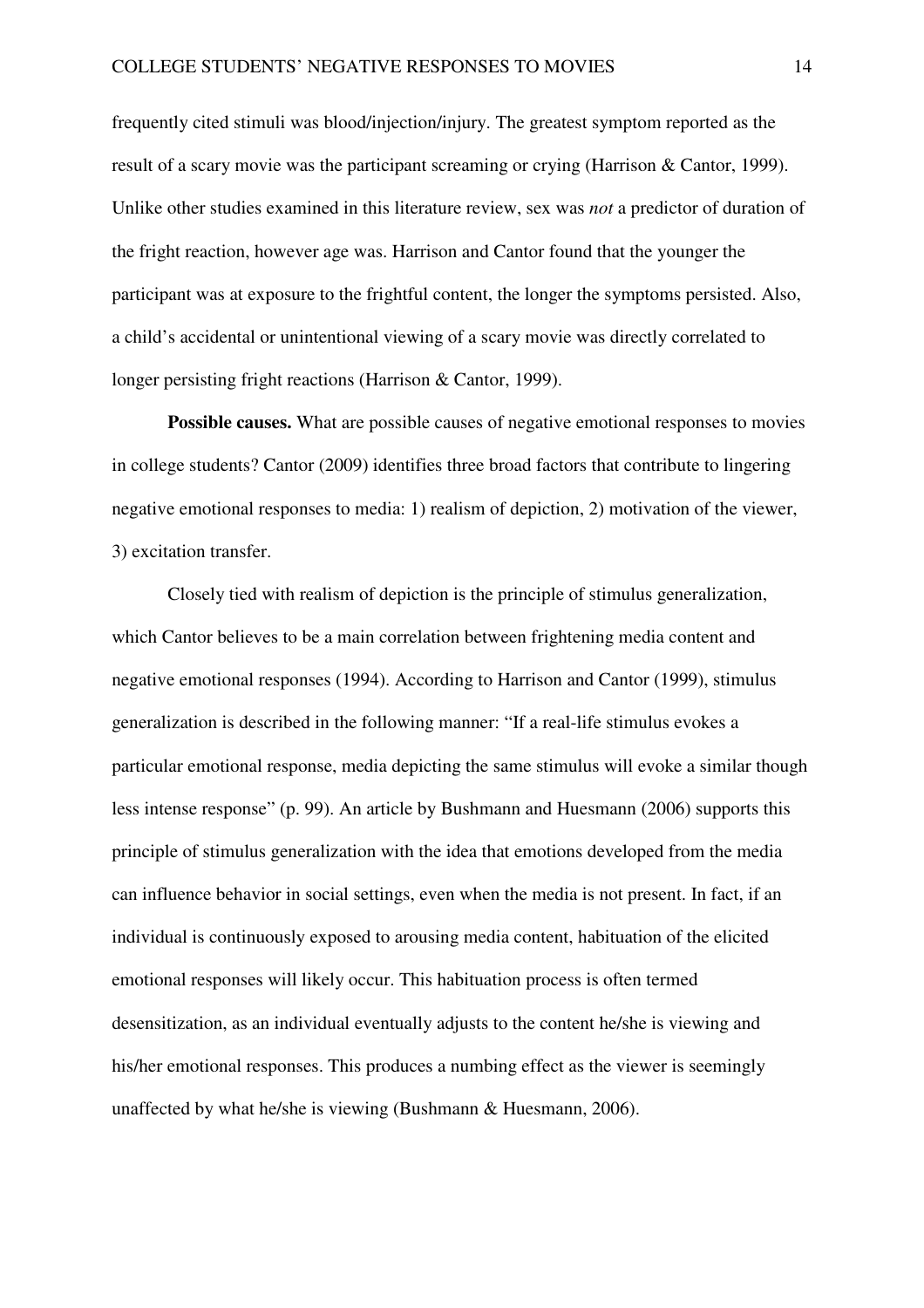In an interesting case study by Kaplow et al. (2006), it was indicated that stress symptoms are not only triggered by the exact same stimuli, but also by stimuli that exhibits similar qualities to the original stimuli.

 From these theories and discoveries, it can be gathered that the more realistic a movie portrayal is, the more likely it is to affect an individual. Similarly, the principle of classical conditioning reveals that "fear or anger can become linked with specific stimuli after only a few exposures" and these exposures can be either real or an observance from the media (Bushman & Huesmann, 2006, p. 349). Likewise, if a real life situation with a certain stimuli ended badly in the past and a student sees the same stimuli again, but this time in the media, chances are the student will process the stimuli in the same way that he/she processed it previously. This is because the information was stored in long-term memory (Sparks, 1986). Emotional events are more likely to be stored in long-term memory due to two cognitive factors: rehearsal and memory vividness (Brown & Kulik, 1977; Riddle, 2012). According to Riddle (2012), rehearsal is defined as "the degree to which individuals elaborate on a prior event by replaying that event repeatedly in memory" (p. 742). So not only do stimuli exposure and repetition come into play, but also the rehearsal of the stimuli and the vividness with which it is remembered.

In fact, in their study, Sparks, Spirek and Hodgson (1993) found that almost fifty percent of the college students (who had exposure during childhood) that participated in their study showed "various kinds of enduring emotional reactions to frightening mass media," which included nervousness after viewing, sleep trouble, avoidance of viewing, and fear to go in rooms (p. 470).

The role of a person's past experiences is key to how he/she processes media content (Sparks, 1986). In addition, in an account from Hadley Cantril's qualitative study (1940) post-*The War of the Worlds* radio broadcast, one college student reported: "The mention of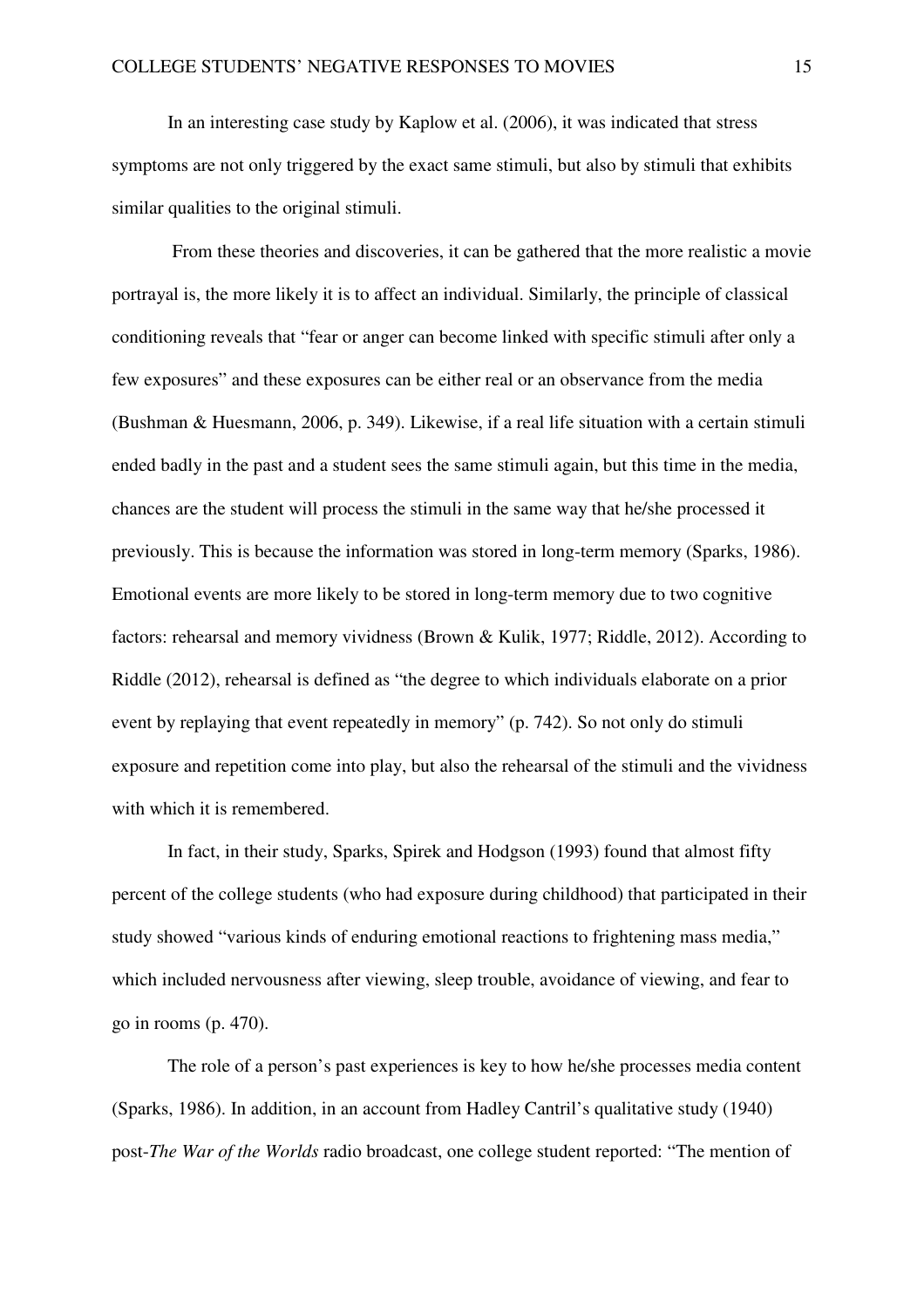towns along the highways with names that we knew, and the names of hospitals we knew, seemed so real" (p. 52). Once again, the realism of depiction results in a negative emotional response.

 The second point that Cantor (2009) identifies is the motivation of the viewer. Movie viewers seek movies in order to obtain a certain experience, and these experiences vary. In *The Invasion from Mars* (1940), Cantril studies the responses of audiences to the 1938 Orson Welles radio broadcast *The War of the Worlds*. One conclusion in studying the variety of person types who tuned into the radio broadcast was that some people do seek the thrill of disaster as a means to escape into another reality, particularly those who suffer deeply and want to compensate for their problems (Cantril, 1940). By engaging with thrilling media content, these thrill-seeking audience members are able to live vicariously through thrilling media to enjoy pleasure without risk (Cantril, 1940).

Those who enjoy horror movies have different cognitive evaluation of the content after it has been activated with long-term memory than those who do not enjoy movies with disturbing content (Sparks, 1986). In a study performed by Mares, Oliver, and Cantor (2008), 167 college students along with 206 other participants over the age of 25 took part in the research. From the questionnaires used for the study, it was concluded, "dark or frightening film content may serve emotional needs associated with certain life stages" (p. 503). The issue with this study, along with many other analyses involving self-reports, is that the individuals' stated motives and preferences may not be accurate due to his/her unconscious desires (Mares, Oliver, and Cantor, 2008).

 Cantor's final factor is the theory of excitation transfer. This idea claims that an individual can have more severe or impacting negative emotional responses if he/she is previously aroused before watching an exciting or disturbing scene from a movie or TV show. The first arousal feelings are termed "arousal residue." With excitation transfer, the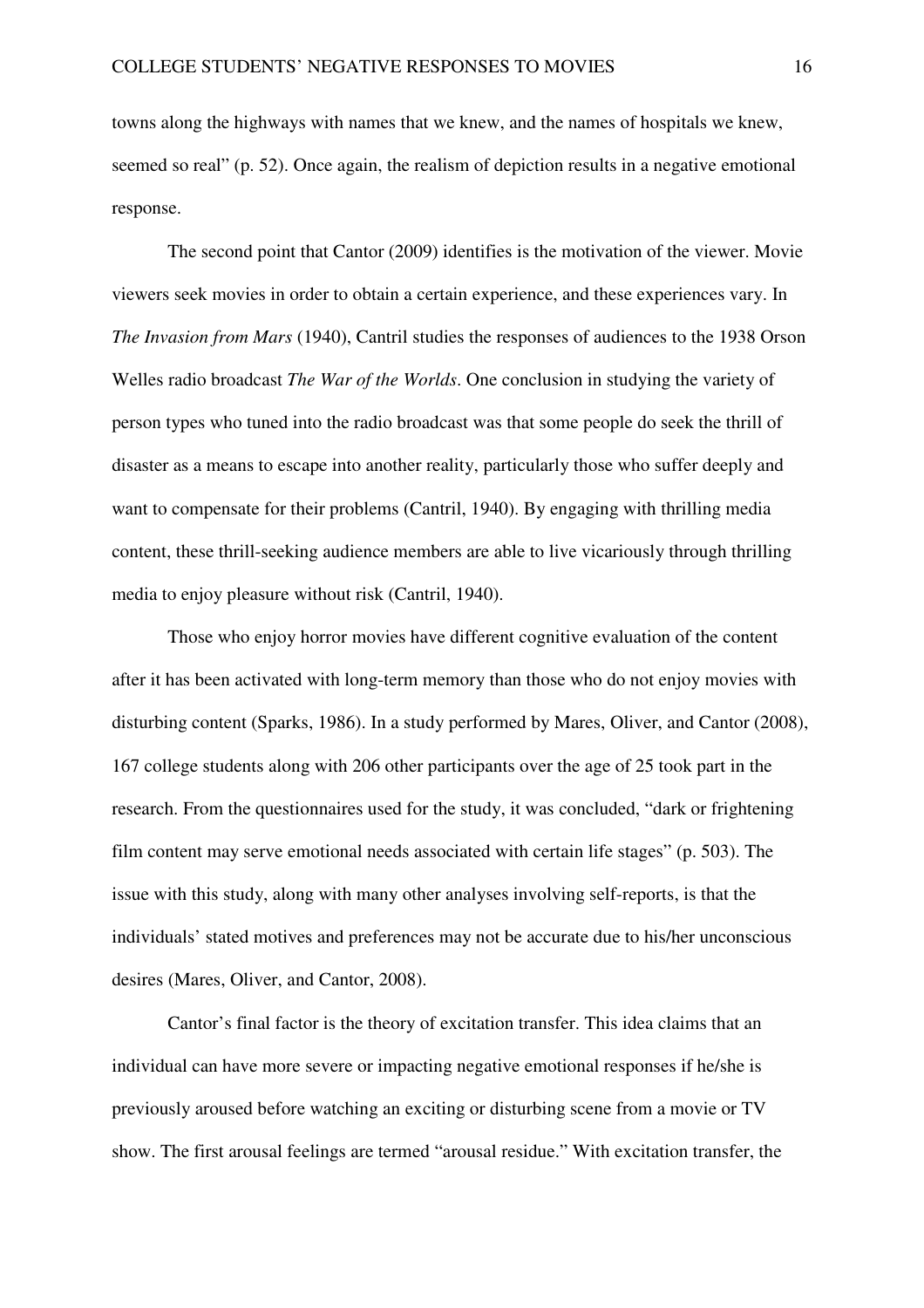arousal residue combines with the new arousal experienced from the movie to produce a strong emotional reaction in the individual. The two-arousal incidents may have nothing to do with each other (Zillman, 1978; Cantor, Zillman, & Bryant, 1975; Cantor, Zillman, & Mody, 1974).

In support of Cantor's multifactorial approach to negative emotional responses, Cantril (1940) has also concluded that there are not just one, but several causes that join to affect an individual with a negative emotional response. Some of these include gender, critical ability, and personality.

 Paralleling the findings of Hoffner (1995), in a study performed by Sparks (1989) college females showed greater fright responses to media exposure than did college males. There are two reasons why females may have more negative responses to the media. The first is that victims of intense media content are often females, thus if females watch this content, and have a higher empathy with these female characters, they are likely to exhibit increased fright responses. The second reason could be that males are socialized to act tough and conceal their emotion, which, as a result, would lead to low admittance that media is causing them distress (Sparks, 1989). An additional study performed by Sparks et al. (1993) revealed the same data: that females report more enduring emotional responses than do males. These conclusions match those of Hoffner (1995), alluding to the fact that girls and boys don't change in the way they process disturbing film content from adolescence into young adulthood.

Similar to the way in which Hoffner discovered adolescents to process media content, in their study, Sparks et al. (1993) focused on the way in which the activation-arousal theory affects college students processing of media content. Sparks et al. (1993) found that college students who were high blunters/low monitors faced lower physiological arousal to a distressing scene from a horror film than the opposite (high monitors/low blunters). Sparks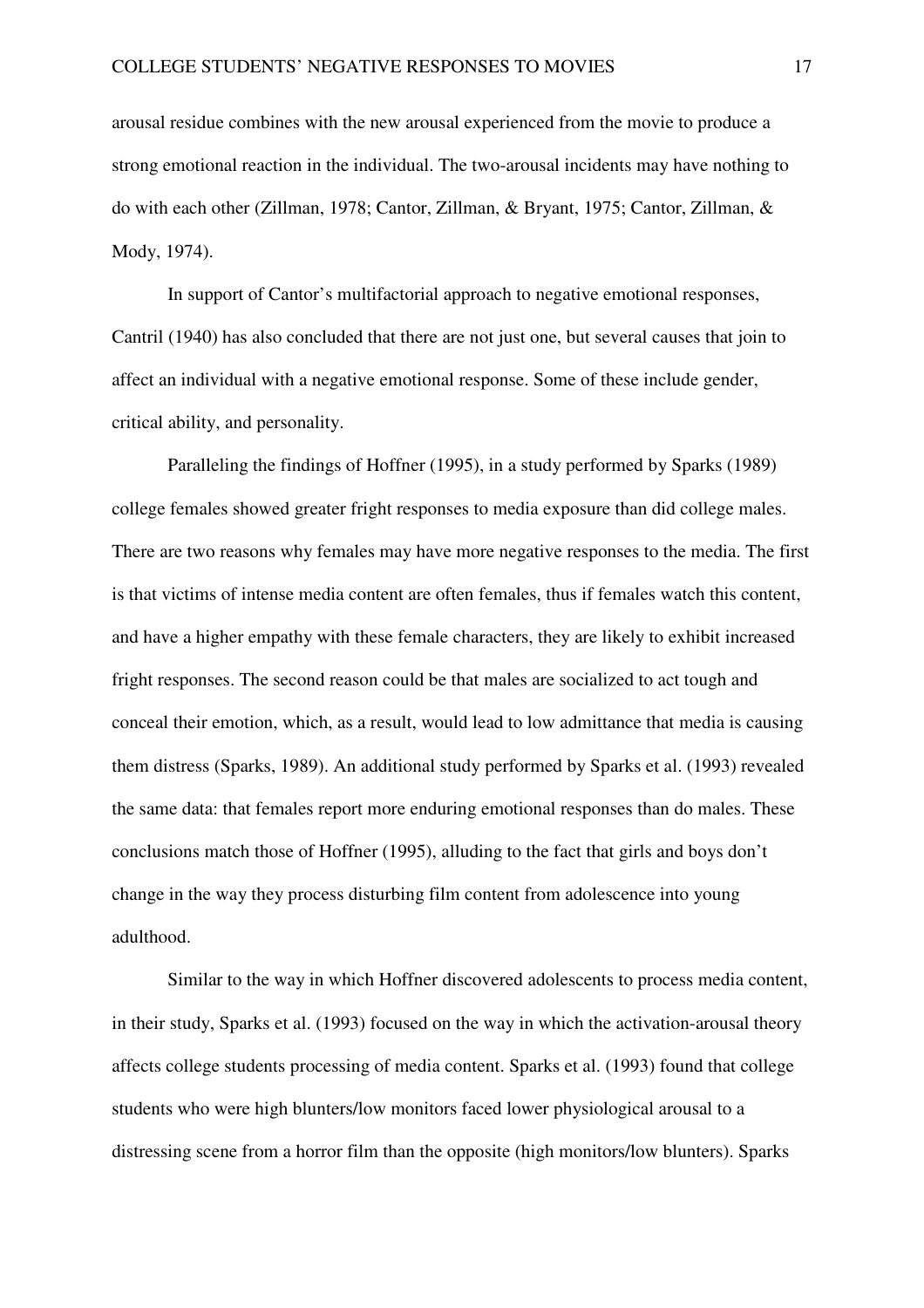and Spirek (1988) argued that this is because the high blunters sought distraction from the film and thus did not engage as fully as the high monitors, who sought out every detail.

 Another factor to take note of is critical ability. Cantril (1940) discovered that those people who detected that something was incorrect or "off" with the *War of the Worlds*  broadcast could be categorized as having "critical ability." This means "they had a capacity to evaluate the stimulus in such a way that they were able to understand its inherent characteristics so they could judge and act appropriately" (Cantril, 1949, p. 111-112). However, critical ability alone is not a 100% deterrent to panic (Cantril, 1940). McLuhan states that it is the job of the filmmaker to take the viewers from one world, the real world, into another world, that of the movie. The filmmaker does this so completely and effectively that the audience "accepts it subliminally and without critical awareness" (McLuhan, 1964, p. 249).

 One could argue that personal capacity or traits cause a person to be more susceptible to media effects, however, personality is not a uniform factor. Anxiety is multifaceted, caused by multiple variables (Izard, 1977, p. 93). As Cantril (1940) points out, you cannot expect introverts (for example) to all respond with the same negative emotional responses: "their introspections might lead them to be either more independent in their judgments or more sensitive to impending dangers" (p. 129). More accurately, Cantril (2009) concluded:

From analysis of our data it seemed that the general characteristic of personality that made people vulnerable to the broadcast was what we might call susceptibility-to-suggestion-when-facing-a-dangerous-situation. The word "susceptibility" must be so qualified if it is to carry the exact meaning intended. A single word is inadequate. This susceptibility we should expect to be due to complex interaction between the unique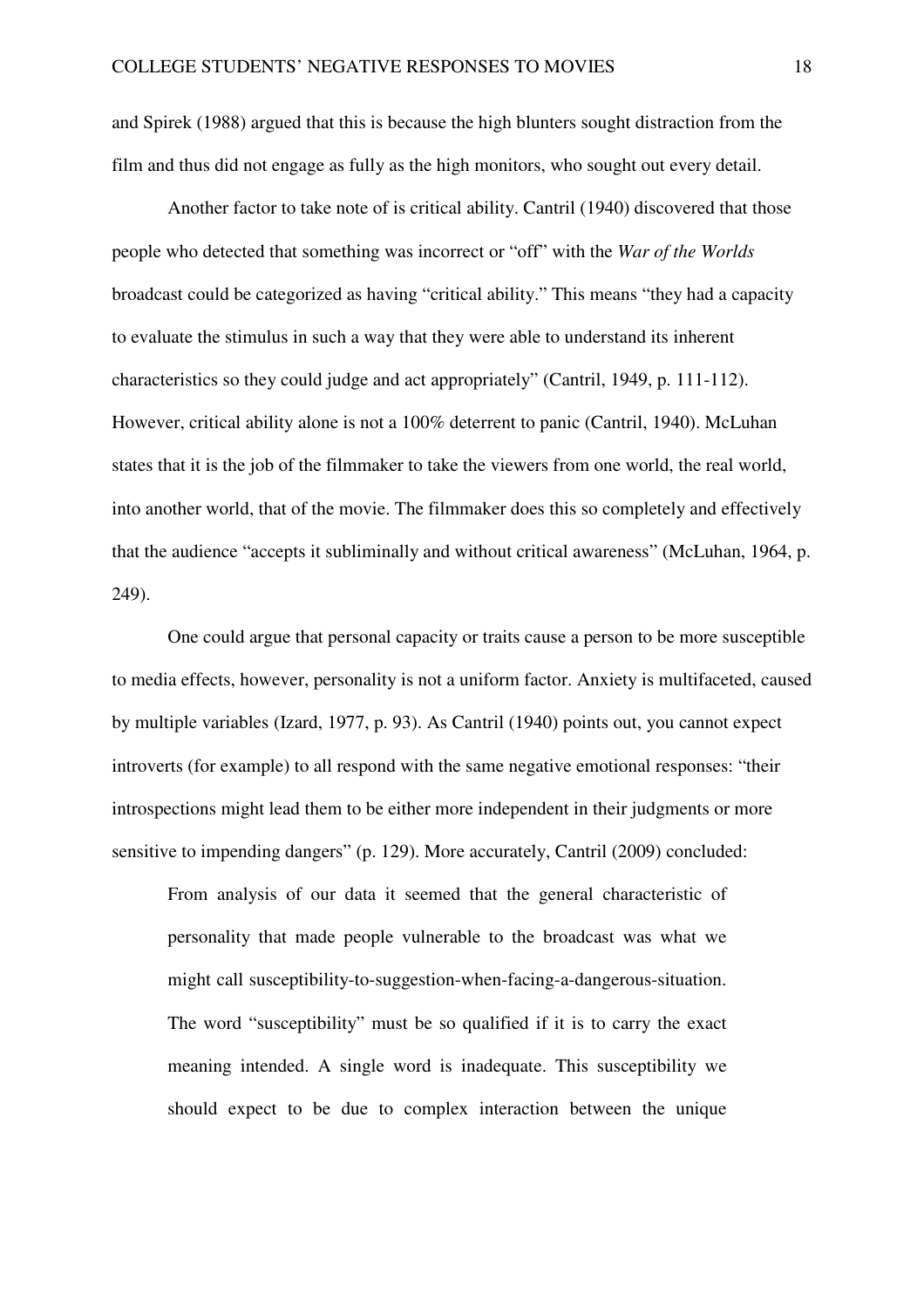temperaments of single individuals and their equally unique environmental backgrounds. (p. 130)

It can be drawn from Cantril's study in response to the *War of the Worlds* radio broadcast that people of all different backgrounds experience panic as a result of the media (1940).

The purpose of this thesis is to discover the types of media that cause negative emotional responses in college students. As Johnson (1980) acknowledges: "…it is one thing to walk away from a frightening or disturbing event with a mild residue of the images and quite another thing to ruminate about it, feel anxious or depressed for days, and/or to avoid anything that might create the same unpleasant experience" (p. 786). The following chapters will explore the lingering negative emotional responses of college students who have experienced the latter reaction that Johnson described.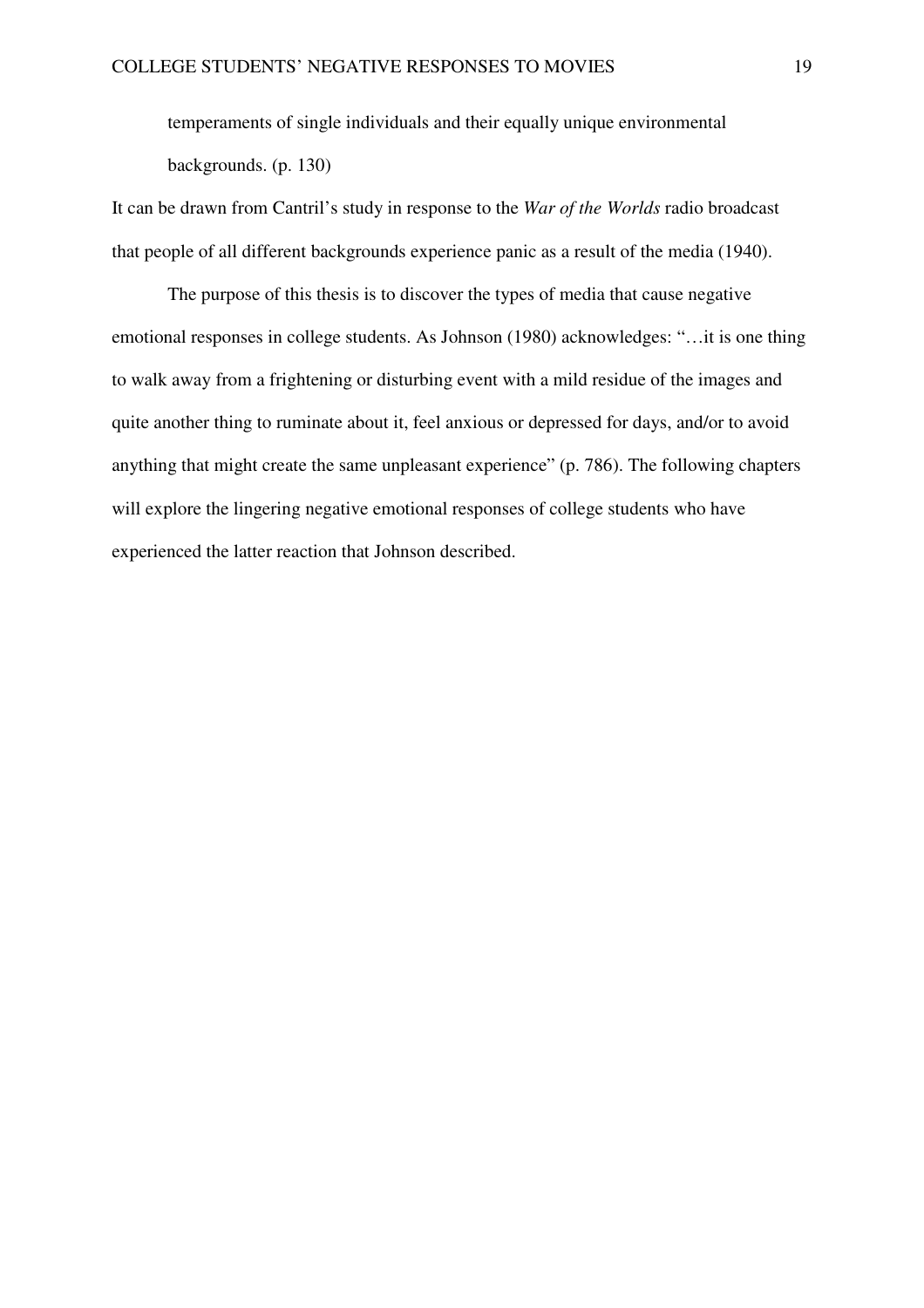#### **Chapter 3: Method**

It is too general to assume that an entire population reacts to a movie in the same way, because "any test of a personal capacity or trait assumes that it is found in all members of the population and that its variation is quantitative but not qualitative" (Cantril, 1940, p. 129). By simply measuring with quantitative studies, researchers miss the variety of variables that contribute to affect a person's emotions negatively. This in-depth study will evaluate the lingering negative emotional responses of students at a private Christian university to movies viewed during college.

For the purpose of the study, a lingering negative emotional response should be understood to mean the following: any emotion or feeling that alters a person's thinking, perception or life in a negative way after watching a movie. It could be a response symptom that reoccurs daily or is just triggered periodically after seeing or experiencing an association to the disturbing movie content. Any response that persists past the viewing of the movie for any extent of time would be considered a lingering negative emotional response.

## **Hypotheses**

- *Research Question 1*: What disturbing movie content or elements cause lingering negative emotional responses for college students?
- *Hypothesis 1*: It is predicted that personally relevant content will have caused the most lingering responses. Specific elements include: blood, injection, or injury.
- *Research Question 2*: What lingering negative emotional responses do college students experience?
- *Hypothesis 2*: It is hypothesized that college students will have experienced fear, anxiety, nightmares, screaming and crying in response to disturbing movie content.
- *Research Question 3*: What triggers a negative emotional response to re-emerge?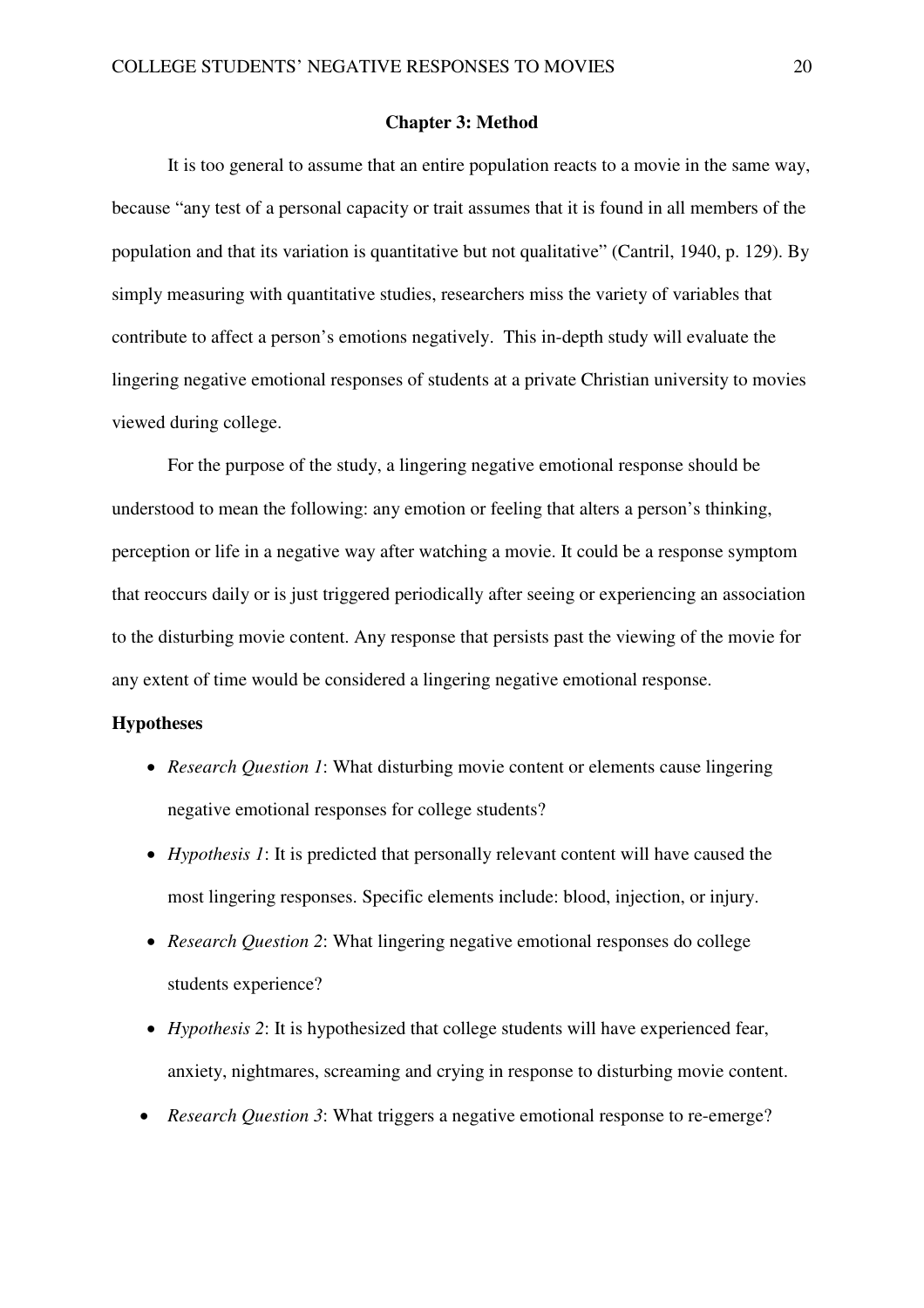- *Hypothesis 3*: It is predicted that any stimulus that correlates to the stimulus viewed in the movie that caused the lingering negative emotional response will trigger a negative emotional response. The trigger stimulus could be viewed in the same movie, a different movie, or a real life experience based on the principle of stimulus generalization.
- *Research Question 4*: Is there a difference between communication students' lingering negative emotional responses and those of students of other disciplines?
- *Hypothesis 4*: It is hypothesized that communication students will be more desensitized to disturbing movie content than students of other disciplines. Thus, the lingering negative emotional responses of communication students will be shorter and less intense than those of other disciplines.

#### **Participants**

Students enrolled in the classes Introduction to Psychology, Survey of Christian Theology, Leadership Theories and Practices, Mass Communication Law, and New Technology at Southeastern University in Lakeland, FL participated in a preliminary survey. These classes were selected due to their variation in discipline and subject matter. One investigator contacted the professors of each class in advance to request ten minutes of class time. On the day the survey was conducted, the investigator arrived to the class and briefed the students on the research study. Students were not given a definition as to what a negative emotional response is so that their responses to the survey would not be limited and their thinking restricted. The students were then asked to complete the simple, paper survey regarding their lingering negative emotional responses. The surveys were distributed and collected during the allotted class time. Every student present in each class participated in the survey.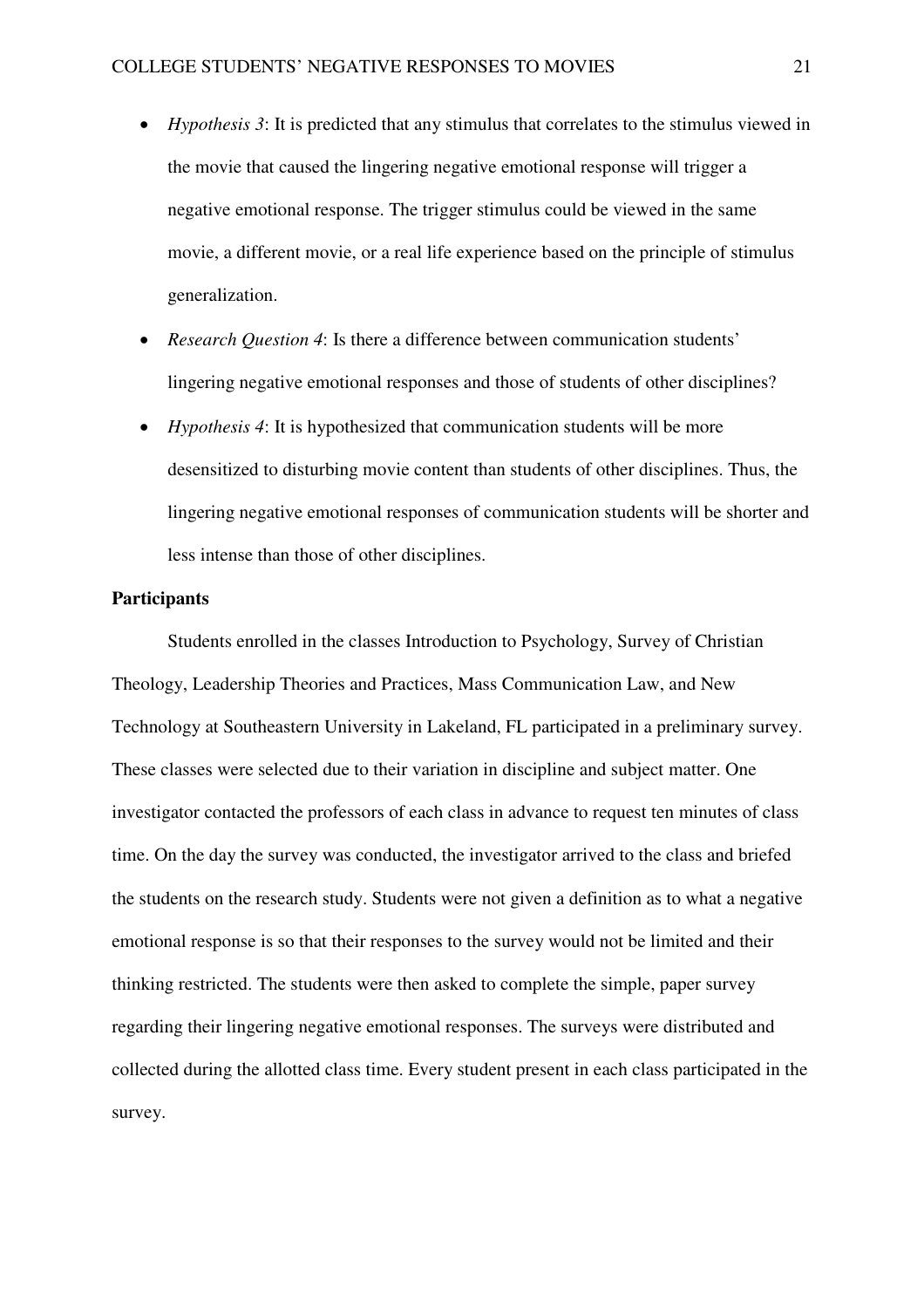In total, there were 145 college students who completed the anonymous eightquestion survey (refer to Appendix A). Of these 145 students, 141 students were between the ages of 18 and 25.

The eleven students who provided their contact information on the survey were first e-mailed and requested to participate in a focus group to discuss their lingering negative emotional responses. Due to lack of reply to the e-mail, the scheduled focus group was cancelled and rescheduled for a later date. An additional three students were e-mailed and requested to participate in the focus group. In the e-mails that all 14 requested participants received, the informed consent (refer to Appendix B) was attached in order to give them details and information of what would be expected of them.

 The goal for the focus group was six to eight participants. After e-mailing students and coordinating schedules, four students agreed to participate in the focus group. In order to do a comparison between the lingering negative emotional responses of communication students to those of other college disciplines, two communication students and two other discipline students were selected to participate. Participant A was a 22-year-old senior Organization Leadership major; participant B was a 20-year-old freshman Communication major; participant C was a 23-year-old senior Communication major; and participant D was a 21-year-old senior with business concentration. All participants were females.

## **Procedure**

The focus group for this study was held on a Thursday morning at 9:00 am in March 2014. The test room was arranged with tables in a large circle. Upon arrival to the focus group, the four student participants were asked to sign the informed consent (Appendix B). If a student did not feel comfortable with the methodology or purposes of the study outlined in the consent form, he/she could forgo signing the informed consent and excuse his/herself from the focus group. All four students signed the informed consent.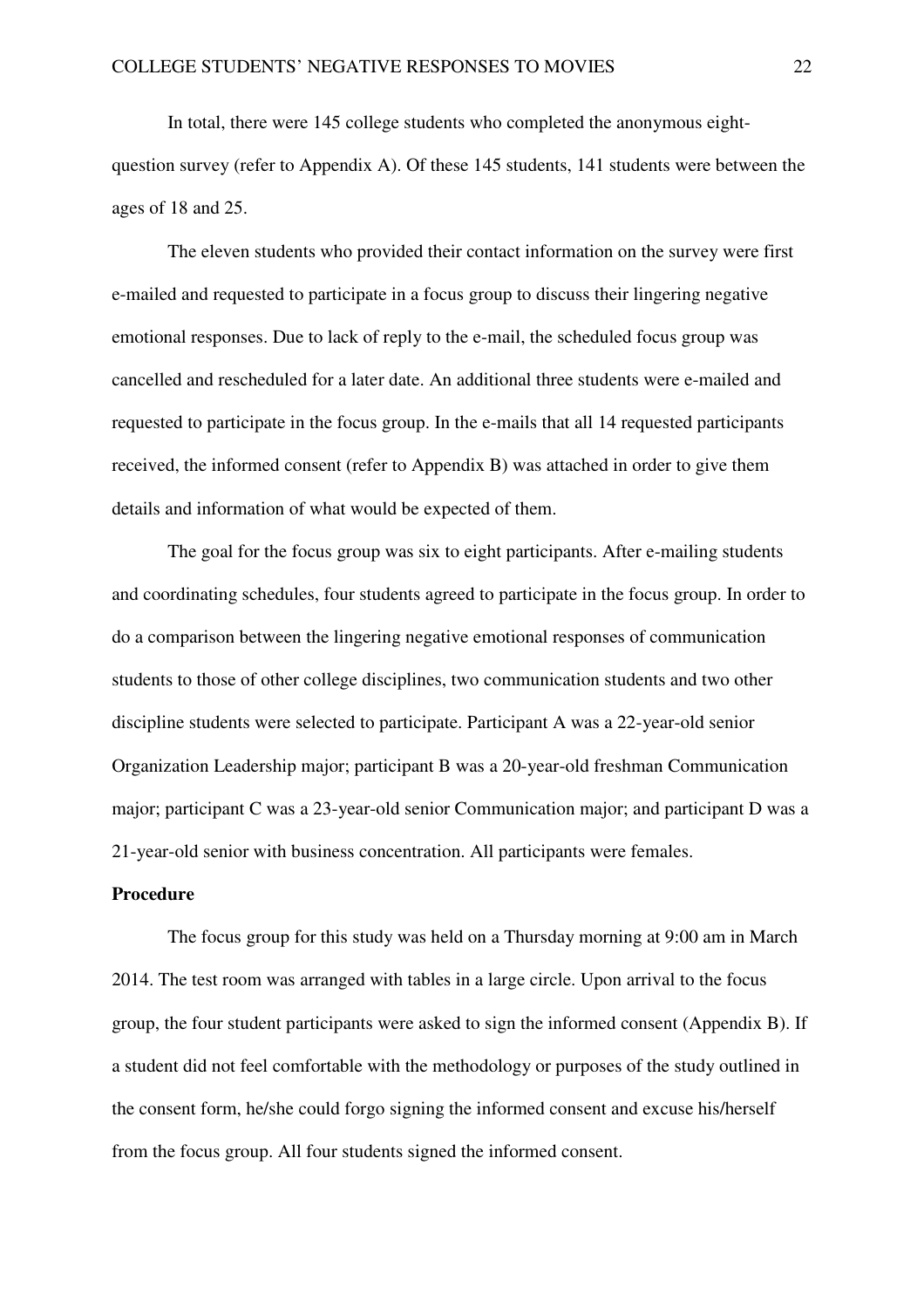Students were then asked to sit at a chair in the circle with all four students facing one another. One of the investigators for the study joined the circle. The other investigator sat outside the circle off to the side as a non-participant to ensure quality of the session and provide notes for clarification. Three recording devices were turned on in order to record the entire focus group. In an effort to allow students more comfort with one another, students were asked to give a brief introduction about themselves, including: name, year, major, and what brought the students to the college. An outline of the focus group is provided in Appendix C.

After detailing the purpose and expectations of the study and focus group, the investigators asked the participants how they would define a negative emotional response. Students were then prompted to verbally answer to the following open-ended questions:

- When did you watch the movie(s) that gave you a lingering negative emotional response? If there were several, then please clarify that in your answer.
- What movie(s) did you view?
- Where were you and who was with you when you viewed the movie(s)?
- What content made the movie disturbing and caused your lingering negative emotional response? Please describe.
- What was/is the nature of your lingering negative emotional response?
- Does your negative emotional response linger or re-emerge to this day? If so, what causes it to re-emerge? Is there a trigger?

After a question was asked, each student would take a turn answering the question. Though the students answered in order from participant A to D, students were given freedom to interject and engage in a discussion if they so desired.

When all students had given their responses to each question, the students were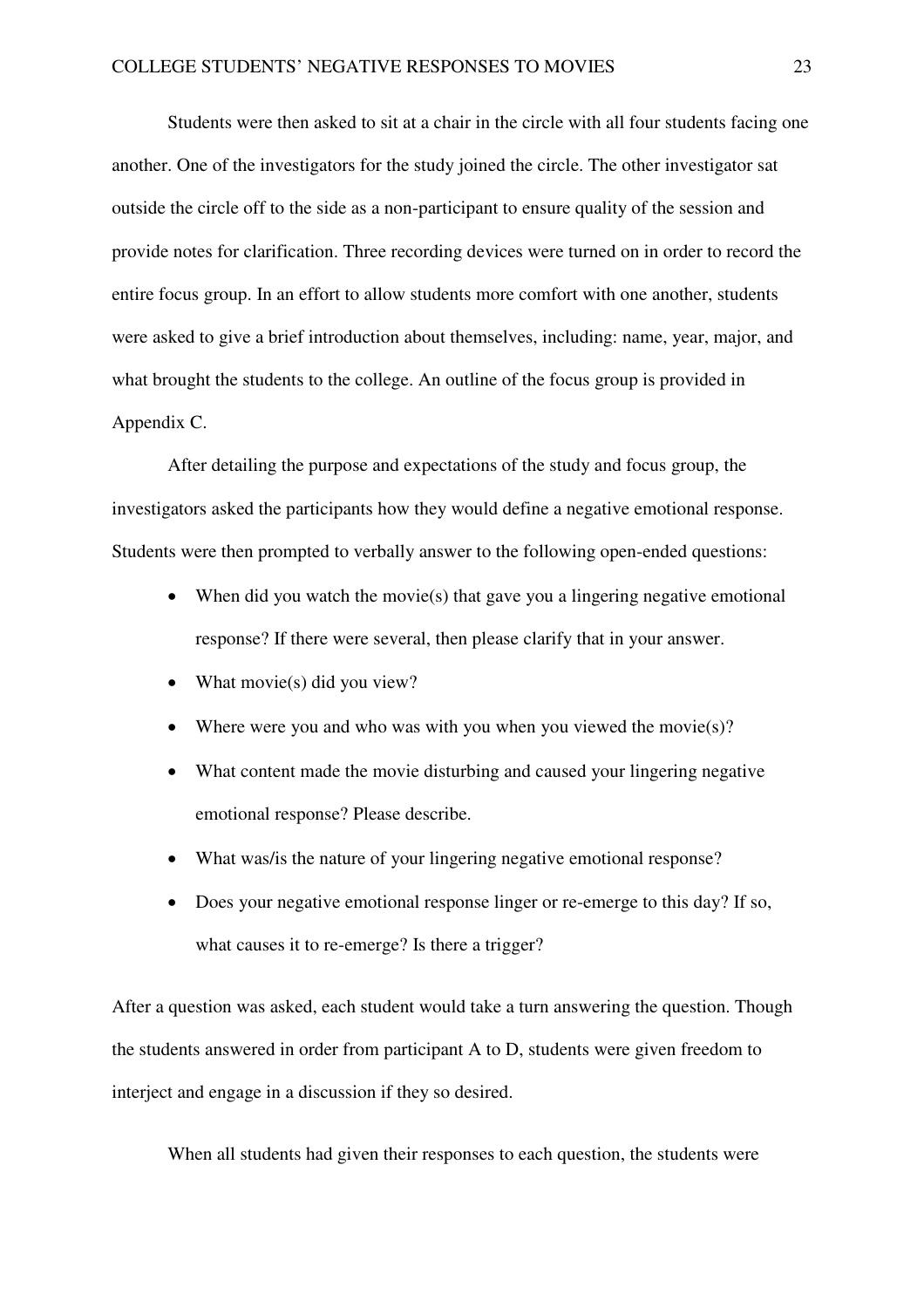dismissed. As the participants were leaving, cards with information for the collegecounseling center were distributed, should a participant have any adverse responses to the content discussed in the focus group.

As mentioned above, the focus group session was recorded using three recording devices (one primary and two back-up). Replay of these recordings was the primary method of determining results. It should be noted that a video camera was not used to record due to the highly emotional nature of the content being discussed. It was believed that participants would feel more comfort and display more vulnerability in recounting their experiences if they did not have to worry about a camera in their faces. All recordings were kept private after the focus group.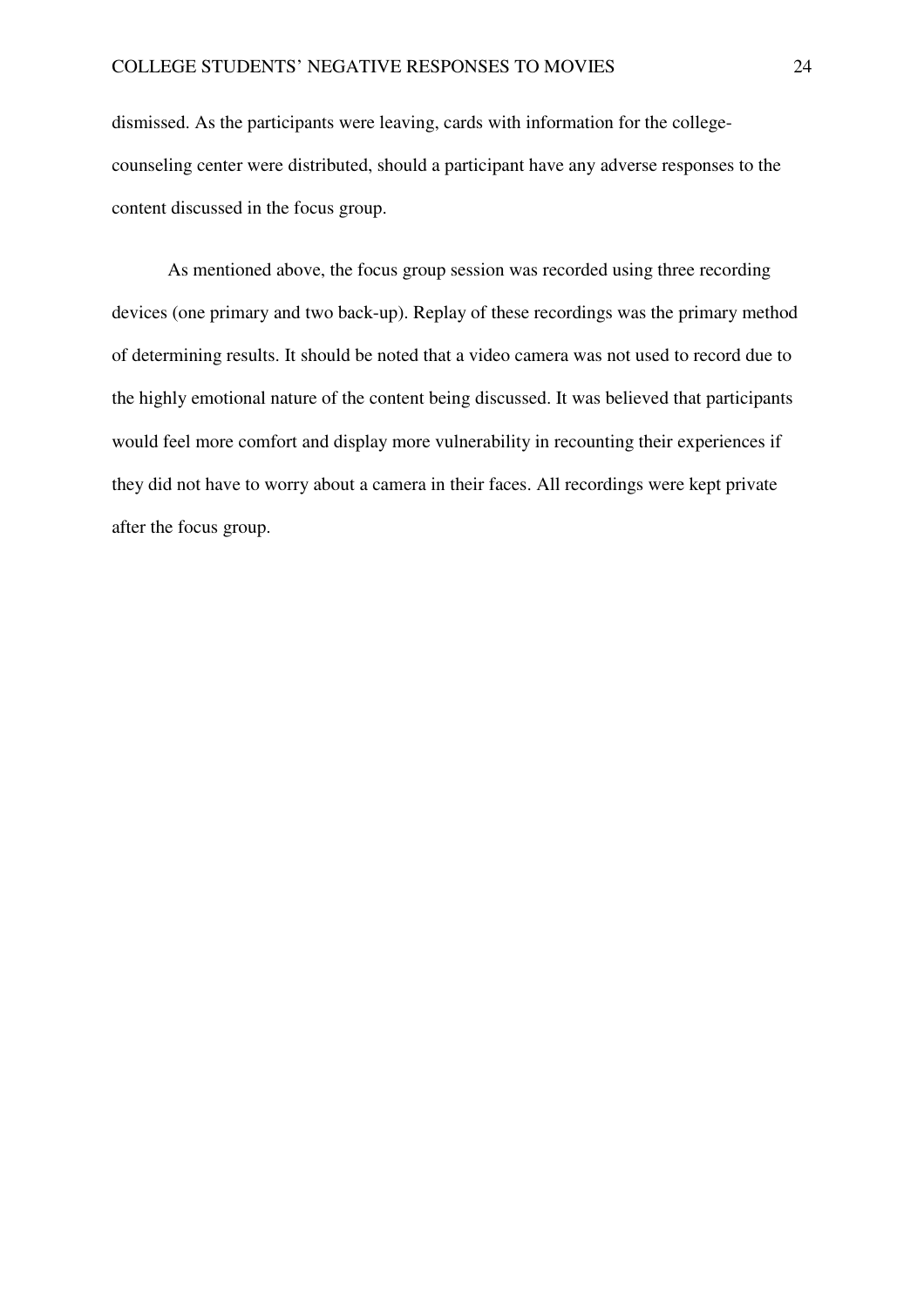#### **Chapter 4: Results**

## **Preliminary Survey**

Out of the 145 college students (ages 18-25+) who completed the preliminary survey, 85 students responded that they had had a lingering negative emotional response to a movie seen during their childhood and/or teen years. Eight students said that they had a lingering negative emotional response to a movie seen during teen and/or college years. Twenty students marked that they only had a lingering negative emotional response during college. Finally, 19 students indicated that they have had a lingering negative emotional response in all three stages of childhood, teen years, and college. Thirteen students indicated that they had never had a lingering negative emotional response. (Please refer to Appendix D).

## **Background Information**

The first question students were asked was to define a negative emotional response. When asked, participant B stated: "It [the negative emotional response] would change how I do normal things…when you walk away from it [the movie] you are still paranoid with what you saw." Participant C shared: "I walk away from it [the movie] finding that I'm fearful and…feel like I constantly have to be looking over my shoulder. " Participant D described a negative emotional response saying "I'd have a lot of anxiety…and think that something's going to happen to me like it happened in the movie…I'll also have dreams."

When asked what movies caused them negative emotional responses, the four participants referenced the following: *Contagion, Final Destination, Taken 1, Taken 2, House at the End of the Street, I am Legend, When a Stranger Calls,* and *Insidious.* It should be noted that all participants mentioned the *Taken* movies.

When questioned about when they viewed the movies that caused their lingering negative emotional responses, the participants said the following: one to two years ago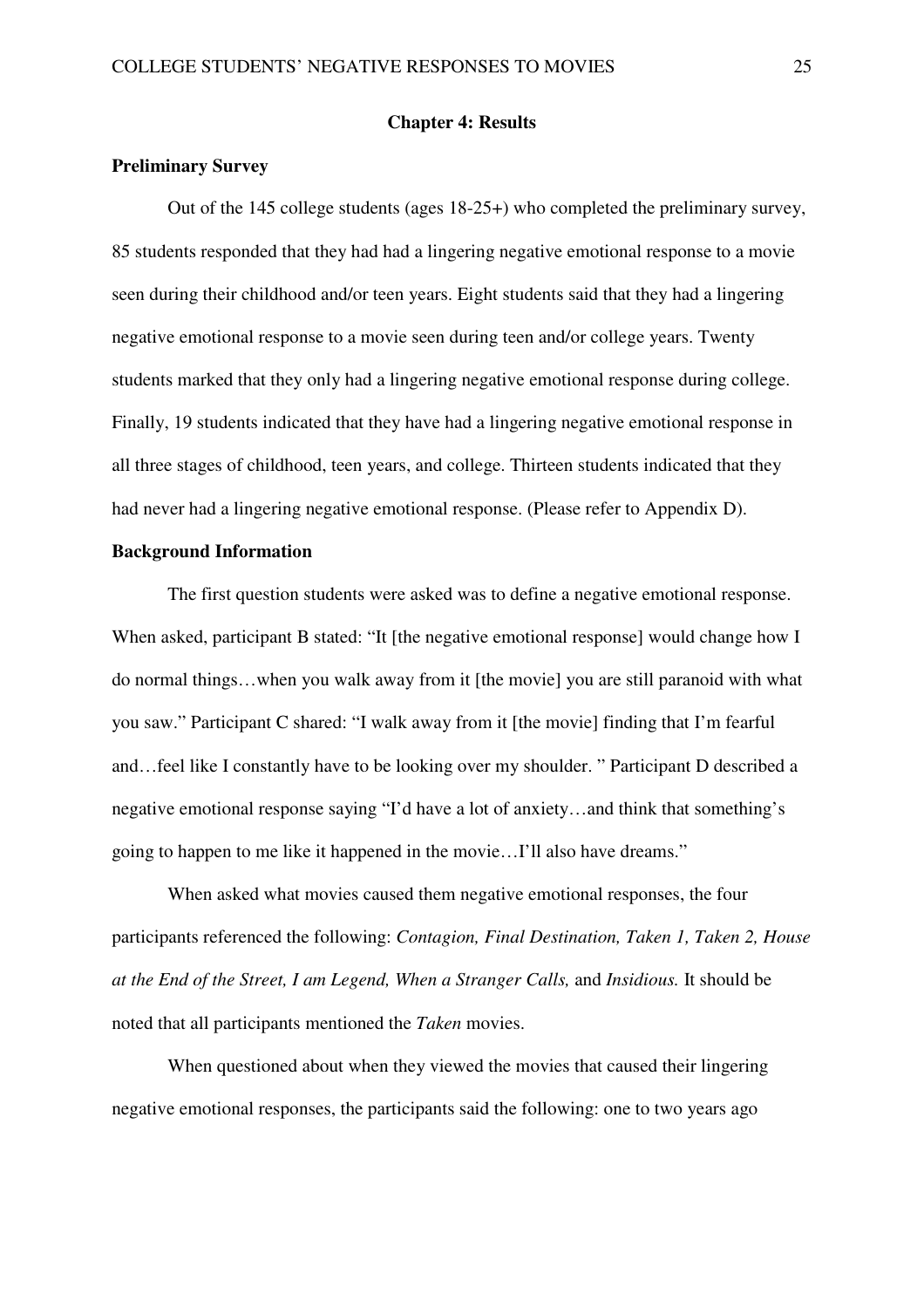(participant A); two to three years ago and three months ago (participant B); two years ago and five years ago (participant C); one to two years ago (participant D).

When asked about where and with whom the movie was viewed, these were the respondents' replies. Participant A said that she watched *Final Destination* by herself in the middle of the day; *Contagion* was watched with her sister at a movie theater; and she saw *Taken* on an airplane. Participant B saw *Taken 1* at home with her family; *Taken 2* in a movie theater with her boyfriend, and *The House at the End of the Street* at night with sister at home before bed. Participant C watched *I am Legend* with a friend at her house; and saw *Taken 1* at a movie theater. Participant D viewed *Insidious* at home with a friend who had convinced her to watch it.

## **Types of Disturbing Content**

Following background information, participants explained the types of disturbing movie content that have given them lingering negative emotional responses. The most stated content participants mentioned was content associated to real life, as well as personally relevant content. Participant A stated that the "real aspect" of the movies is what caused her negative emotional response, the fact that the "content was applicable to real life." Similarly, participant B responded to the question saying: "When you see in a movie something…actually happen that you kind of deal with on a daily basis, like traveling or babysitting, when you see the bad things that could happen, it makes me really anxious." After viewing *I am Legend,* participant C was reminded that the world will come to an end someday, a reality demonstrated in the movie, which put fear in her. Likewise when watching *Taken*, participant C was reminded "human trafficking is so huge, even in the U.S." With this being a real life issue, she herself feels like a potential victim. Finally, the disturbing movie content that has caused lingering negative emotional responses for participant D is content related to demonic possession and "crazy spirit stuff," which she recognizes as "very real."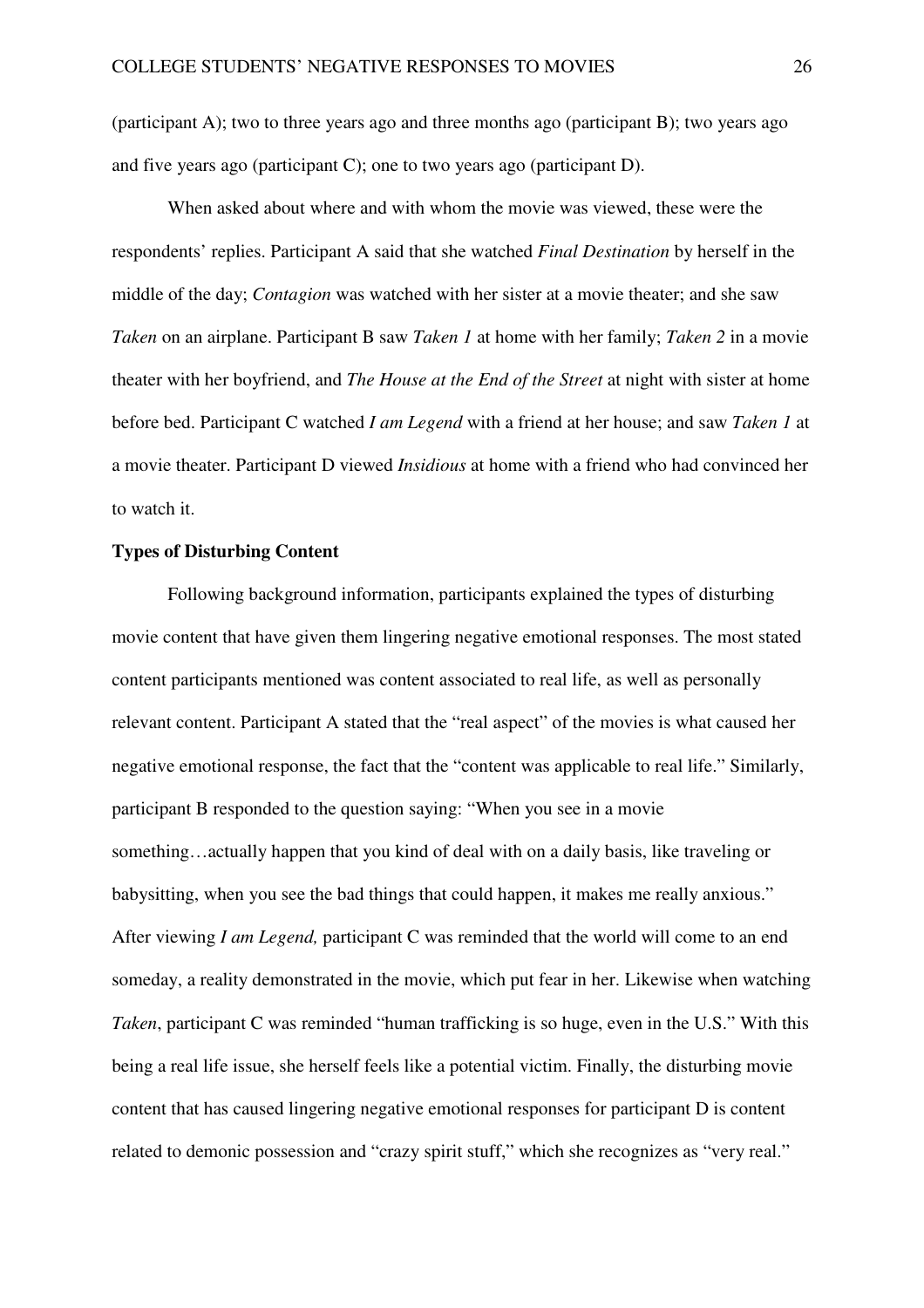According to participant D, these are issues not to be played around with. In addition, the scenarios presented in *When a Stranger Calls* proved to be disturbing because she was a babysitter at the time of the viewing the movie. Because *When a Stranger Calls* focuses on a scary babysitting account, participant D found the movie to "parallel" her life.

Hypothesis #1 predicted that personally relevant content will have caused the most lingering responses. Specific elements include: blood, injection, or injury. This was partly proved true. Yes, personally relevant, real life content caused the most lingering negative emotional responses. However, not one participant referenced blood or injection. The word "injury" was not specifically used, but it was alluded to.

## **Lingering Negative Emotional Responses**

 When asked about their lingering negative emotional responses, the participants each told their experiences. Immediately after viewing *Contagion,* participant A said that she didn't want to touch anything due to the spread of disease that happened in the movie. Although she hasn't seen *When a Stranger Calls*, seeing previews for the movie has given her fear. Now, when she babysits, she will avoid sleeping alone. If the children's parents offer her a guest bedroom, she will forego it and sleep on the floor in the children's room, so that she does not have to sleep alone. *Taken* has made her "very much aware at the airport or just in general" and she said that it "makes me think a lot of people are shady even if they're not…" The *Final Destination* movies have made her cautious when driving. For example: "When I'm on the highway and I'm passing a semi…" She said she thinks of different possibilities of what could happen based on what she saw in the movie. She is "not terrified," but nervous.

 Next, participant B recounted her lingering negative emotional responses. The *Final Destination* movies have made her practice avoidance. Following her viewing of *Taken*, she said she doesn't feel safe around people – especially men. In the movie, the man who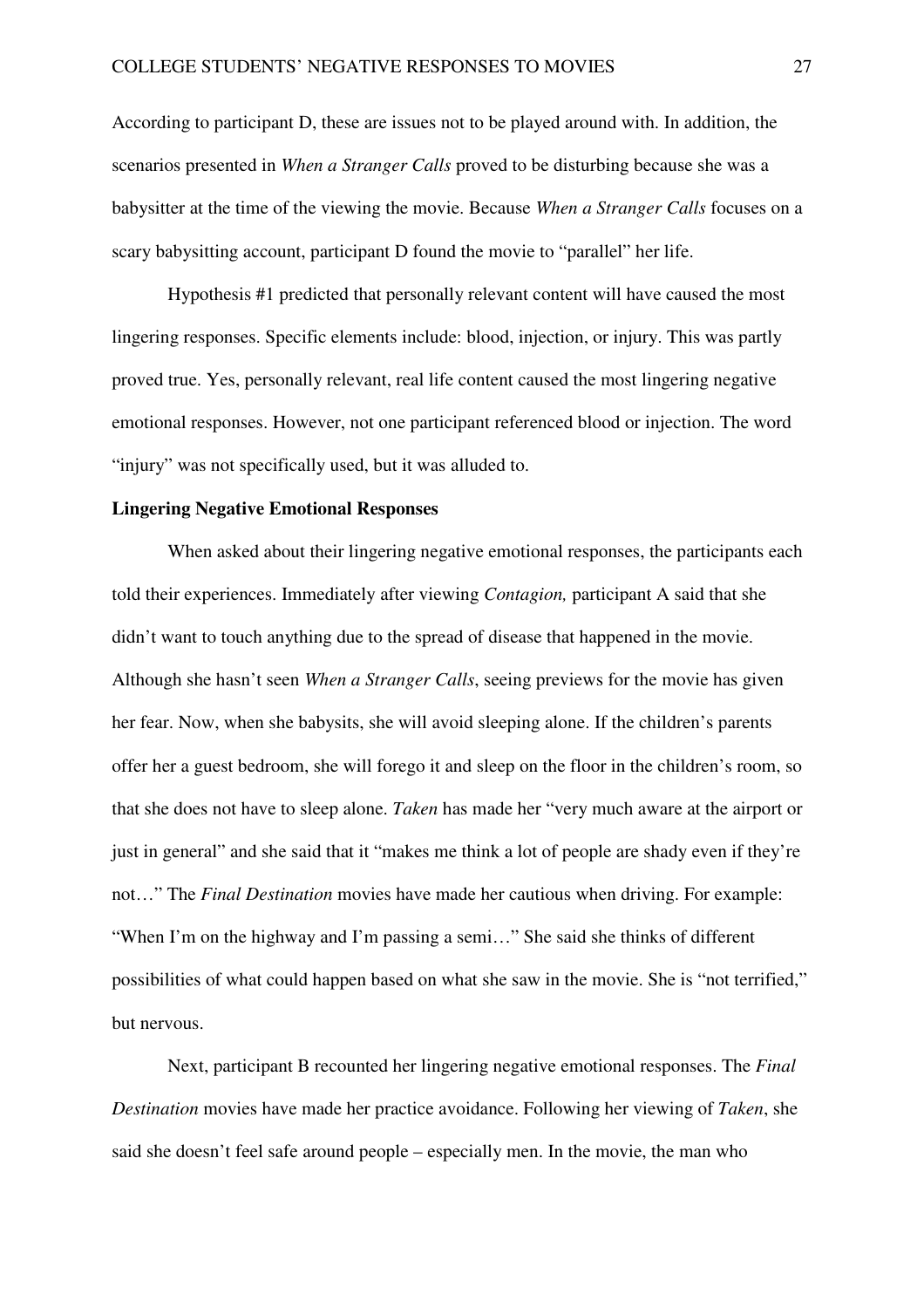performed the kidnapping seemed "normal," so "you weren't expecting it," she said. As a result, she doesn't like to be alone anytime, especially at night and does not like traveling alone. Viewing *The House at the End of the Street,* has only contributed to this fear of being alone, home alone. She said she can do it, but the fear is always in the back of her mind. She described herself as feeling "on-edge" and said the effects are "exhausting." The distrust of men was also experienced after participant B watched *The House at the End of the Street.*  Like *Taken*, the man seemed nice, but turned out to be deceitful. She said:

You know it's [the negative emotional response] from the movie, because when you are in that situation, you'll think back to the scene…that's how I know it's not an irrational fear or a fear that I've come up with. When I'm traveling by myself, I think about how she [the main character in *Taken*] got off the plane and went right into the car and he followed her…or like when I'm babysitting I think to how he was right in the house. It's not like I'm coming up with these thoughts on my own. It's like you're actually remembering the scene in the movie and how simple it was and so that causes even more fear. Having to actually see it freaks me out…

 Moving on to participant C, she said that she had an irrational fear of someone sneaking in her house and taking her since childhood, so watching *Taken* made the fear return. Her negative emotional response to *Taken* has lingered to this day. In reference to the movie, she said that it "causes me to put up a wall…if I'm traveling by plane I don't talk to anyone. I keep to myself because I don't want to be naïve." Furthermore, she said that she has dreams that people are chasing her and will do anything to take her. The feelings from those dreams will linger for up to a week's time. She said that she knows it is contributed to the movie. "It [the dream] messes with me," she said.

 Participant D said her greatest lingering negative emotional response is anxiety. After watching *When a Stranger Calls,* she stopped babysitting for a while because of the anxiety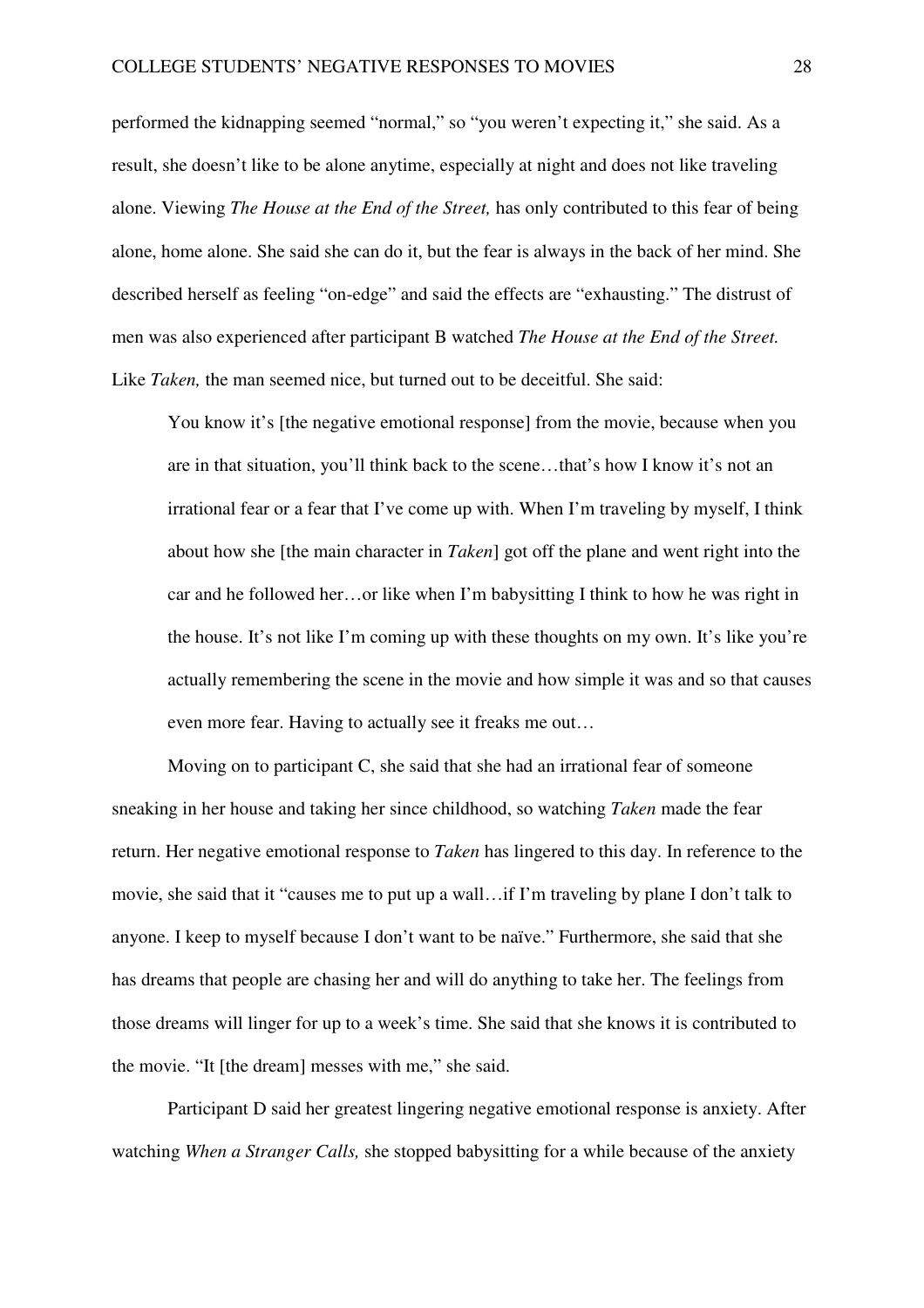and fear that resulted from the movie. Now, two years later, she still suffers from lingering negative emotions to the movie. Anytime she is in her house alone at night, she "takes every precaution" because she is so anxious. Twice she has woken up in the middle of the night from deep sleep with intense anxiety. Lying in bed "paralyzed," she then goes to the garage, retrieves a baseball bat, and walks around her house praying. This fear and anxiety of being home alone still persists. While describing her experience, she said that she is already thinking to the future and how she does not want to stay home alone when her parents are out of town this summer. She said she will probably get a hotel room instead to avoid the fear and anxiety of being alone.

After she viewed *Insidious,* participant D said that any previews that seem demonic cause her anxiety and make her want to pray. Many times she does start praying. Her lingering negative emotional responses to *Insidious* include: anxiety, racing heart, and nightmares. The night before the focus group, participant D had a nightmare that "everyone was dying." While describing the dream in the focus group, she started crying remembering the trauma of the dream. She speculated that the dream was the result of a conversation about her experience with *Insidious* she had had with a friend the day prior. She said that even conversations regarding scary movies elicit anxiety and sometimes make her cry as she is brought back to the negative emotions she experienced while watching and after watching *Insidious.* 

Hypothesis #2 predicted that college students will have experienced fear, anxiety, nightmares, screaming and crying in response to disturbing movie content. All of these conjectures were verified by the focus group, making the hypothesis true. In addition, all participants mentioned fear or discomfort of being alone. Another common denominator between several participants was distrust of men.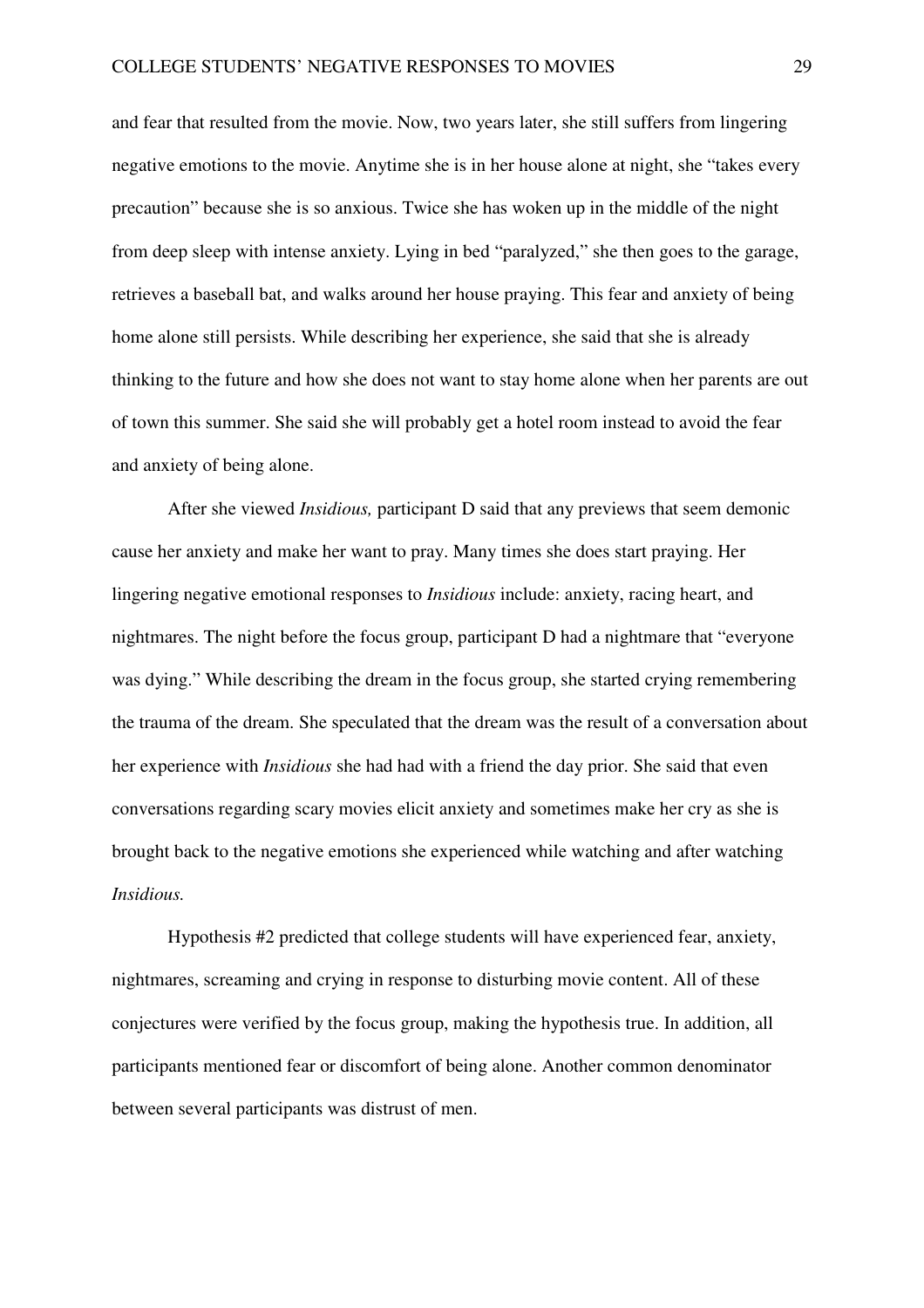## **Triggers for Reemerging Negative Emotional Responses**

 When asked what triggers her lingering negative emotional responses, Participant A said that hers are triggered when someone else is talking about the movies that have given her lingering negative emotions. Also, she said that when someone has a freak accident, she thinks of scenes in the movies. When there is a world epidemic, participant A said that it brings her back to the possibility of what happened in *Contagion*.

 Participant B said that her lingering negative emotional responses are triggered when she experiences what happened in the movie. For example, a month prior to the focus group, participant B flew home from college and felt fear as she waited in the security line at the airport. She recognizes that she is not a strong person and would not be able to defend herself, and thus has a fear that someone will take her. "It's almost become a habit," she said. *Taken* is a real issue and thus elicits very real real-life responses.

 Participant C said she still thinks about the events in *Taken.* They re-emerge to the "forefront of my mind" when she has to travel somewhere. While these thoughts do not completely "cripple" her, they do bother her when she is "miles away from home," traveling.

 Participant D attributes the re-emergence of her negative emotional responses to scary movie previews. Seeing a scary movie preview causes her anxiety. In addition, even conversations about scary movies give her negative emotions such as fear, anxiety, nightmares, and crying.

Hypothesis #3 predicted that any stimulus that correlates to the stimulus viewed in the movie that caused the lingering negative emotional response will trigger a negative emotional response. The trigger stimulus could be viewed in the same movie, a different movie, or a real life experience based on the principle of stimulus generalization. This hypothesis was also verified and proved true. All participants' negative emotional responses were triggered by seeing or experiencing what they previously viewed in the movies.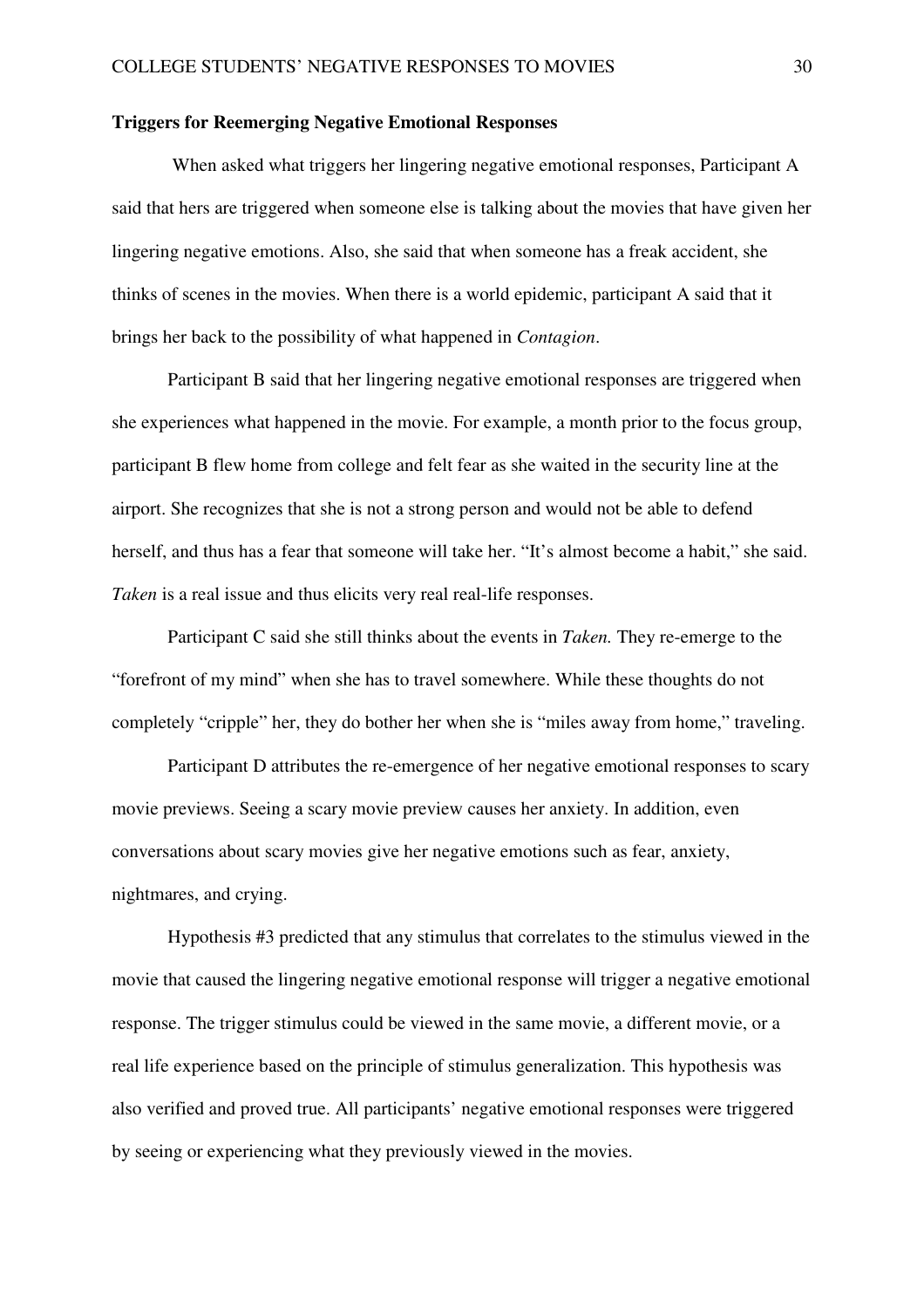## **Comparison: Communication Students v. Other Discipline Students**

Hypothesis #4 presumed that communication students would be more desensitized to disturbing movie content than students of other disciplines. Thus, the lingering negative emotional responses of communication students will be shorter and less intense than those of other disciplines. This hypothesis was proved false. There appeared to be no difference between communication students' responses and the responses of the students of the other two disciplines represented. Lingering negative emotional responses were even and consistent across the board, all continuing to persist years after viewing the movies.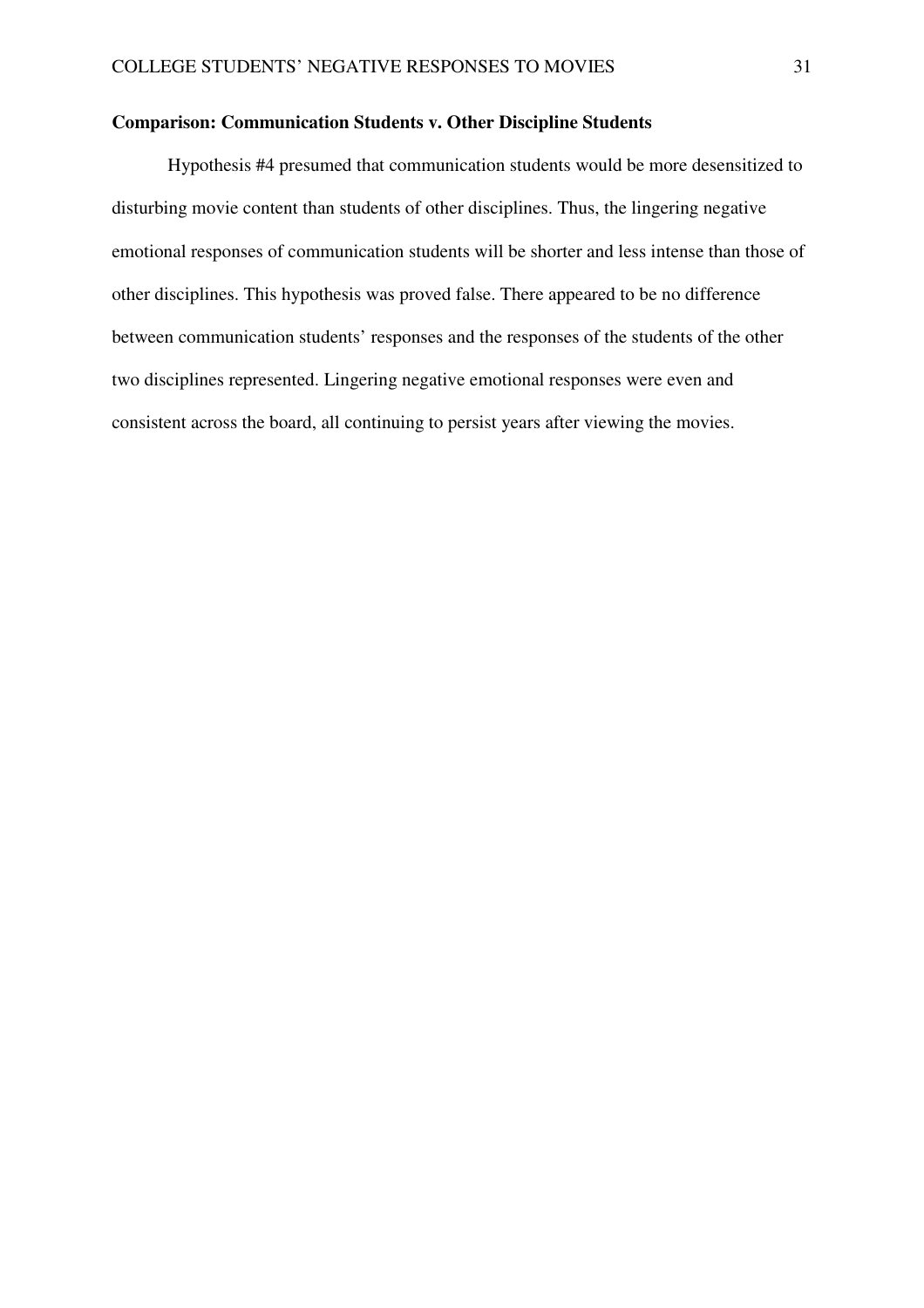#### **Chapter 5: Discussion**

#### **Limitations of the Present Study**

Due to the fact that only two males identified themselves as such on the initial survey stating that they had a negative emotional response to a movie in college, it is difficult to make an accurate judgment or comparison between males' and females' responses to movies. More males may have had a lingering negative emotional response to a movie viewed during college, but because they did not provide their contact information on the survey, there is no way of recording that. Thus, there is a limitation in the analysis as only females participated in the focus group. The lack of response on the part of the male college students could further confirm the findings of previous research regarding male and female responses to movies.

The findings indicate, as expounded upon in Chapter 2, that males are socialized to conceal their negative emotions as to maintain a "manly" facade. Females, on the other hand, express their negative emotional responses to movies and have more of these responses because females empathize with the female victims (Hoffner, 1995; Sparks, 1989; Sparks et al., 1993). This thesis affirms this idea as each of the movies referenced had a female victim with which the focus group participants could relate to. In the future it would make for a more complete study to have a more balanced pool of participants.

In addition, it was anticipated that distributing the preliminary survey would yield more students with willingness to participate in the focus group. However, this was not the case, making it difficult to plan and conduct the focus group with the desired number and variety of participants. In the future, more classes should be surveyed in order to gain a better ratio of students to contact for the focus group, and then as a result participate in the focus group. However, for the purpose of this study, the results yielded were consistent with previous research. The four focus group participants were between the ages of 20 to 23,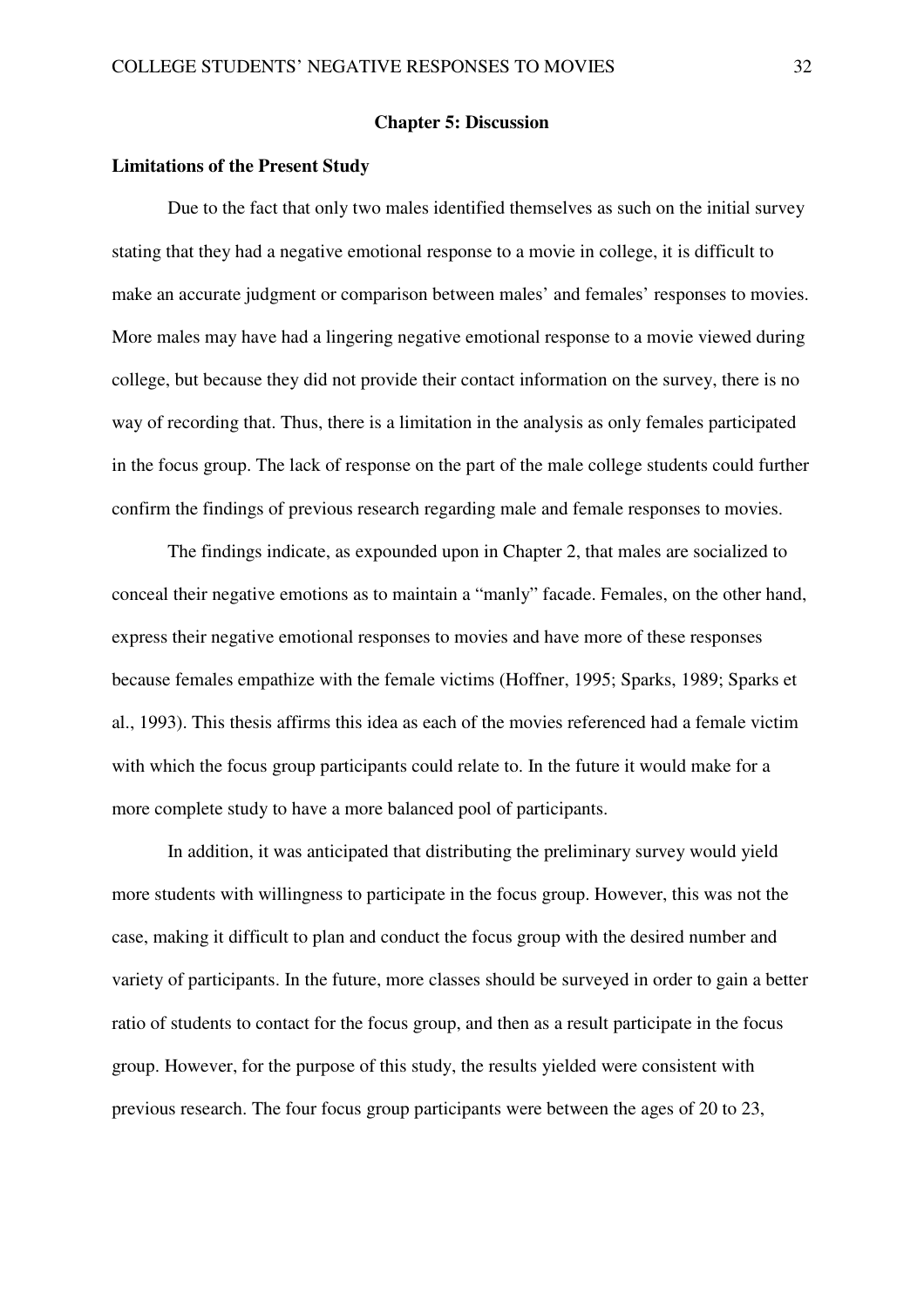which gives a good representation of the college ages. More of a variety could be examined in the future.

#### **Conclusions and Future Prospects**

It should be noted that all movies referenced by the focus group participants for this study were rated "PG-13" or "R." More specifically, *Contagion, Taken 1, Taken 2, House at the End of the Street, I am Legend, When a Stranger Calls,* and *Insidious* are all rated PG-13*. Final Destination* is the only movie rated "R." Thus, movies do not need to be labeled as a "horror" movie to cause lingering negative emotional responses in college students.

While there were not specific movie elements per say that caused the students' lingering negative emotional responses, it can be affirmed that movie content that parallels real life situations causes a lingering negative emotional response in college females. This is because college females find the content to be personally relevant to their own lives, such as a human trafficking kidnapping as evidenced in the movie *Taken*. As a result of these real life scenarios portrayed in movies, college females may experience nightmares, crying, fear, nervousness, anxiety, distrust, and/or practice avoidance of certain situations. These symptoms are triggered and re-emerge by conversations relating to the movie with the disturbing content, other movie previews with seemingly disturbing content, or real-life dayto-day experiences that remind the viewer of the movie seen in the past. This thesis affirms the principle of stimulus generalization. Negative emotional responses were triggered by seeing or experiencing stimuli that corresponded to the movie that they had previously viewed. While there were no differences between the two communication students' experiences and the experiences of the organizational leadership and business major who participated in this study, further research should be done on the lingering negative emotional responses of communication students who have a concentration in film. The two communication students were studying general communication, which could yield different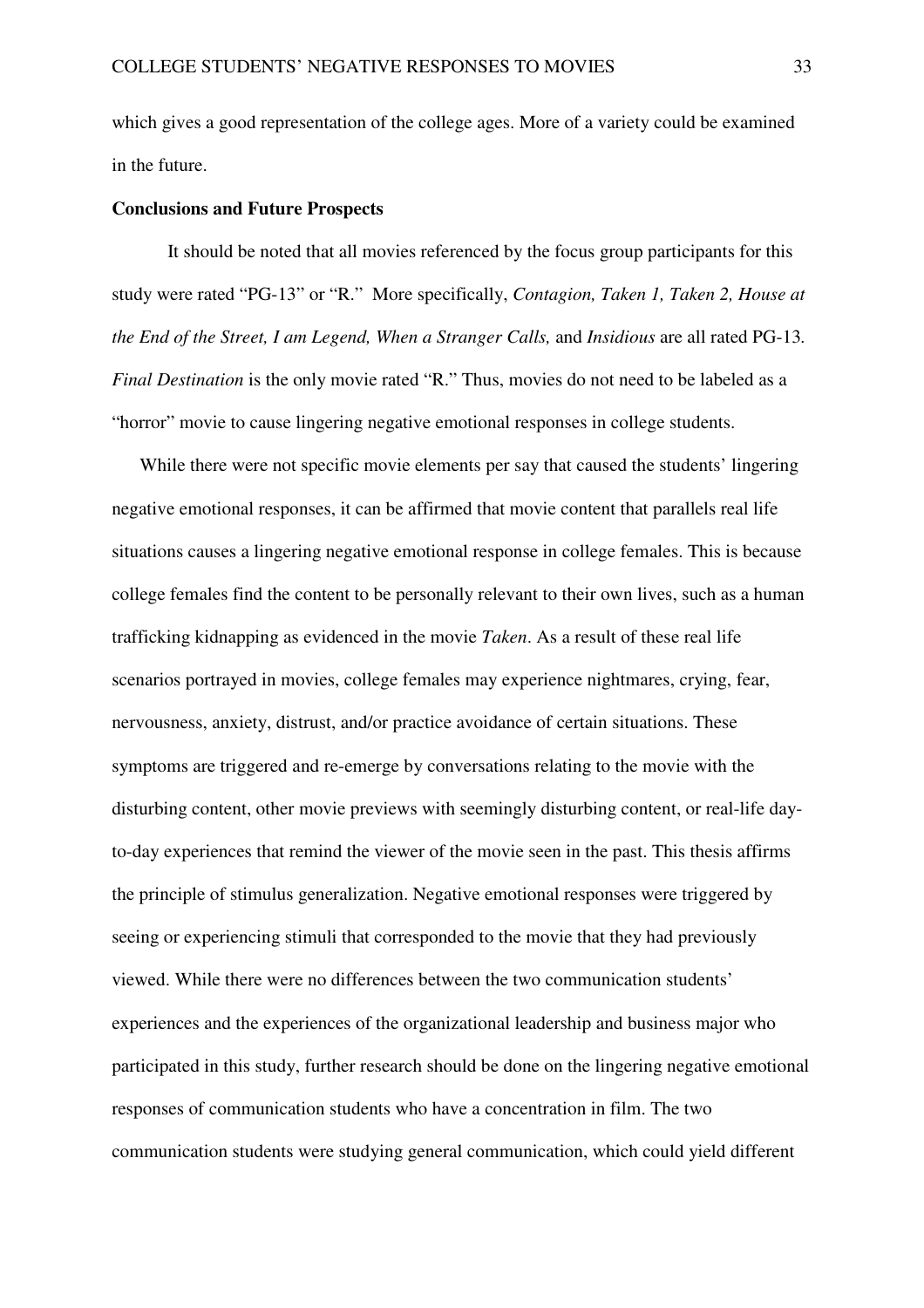conclusions than that of students studying film. It would be interesting to evaluate if college communication students with a concentration in film have been desensitized by all of the disturbing content that they have viewed.

It should be recognized that due to time and resource constraints, there were restrictions on the breadth and depth of this research effort. Because of this, the observations from this study may not be sufficient evidence to reach valid conclusions. Research must be continued in order to provide a complete understanding of the lingering effects of disturbing movie content viewed during college. In addition, this research can be a reference point for future, more inclusive studies regarding a larger population of college students who experience lingering negative emotional responses.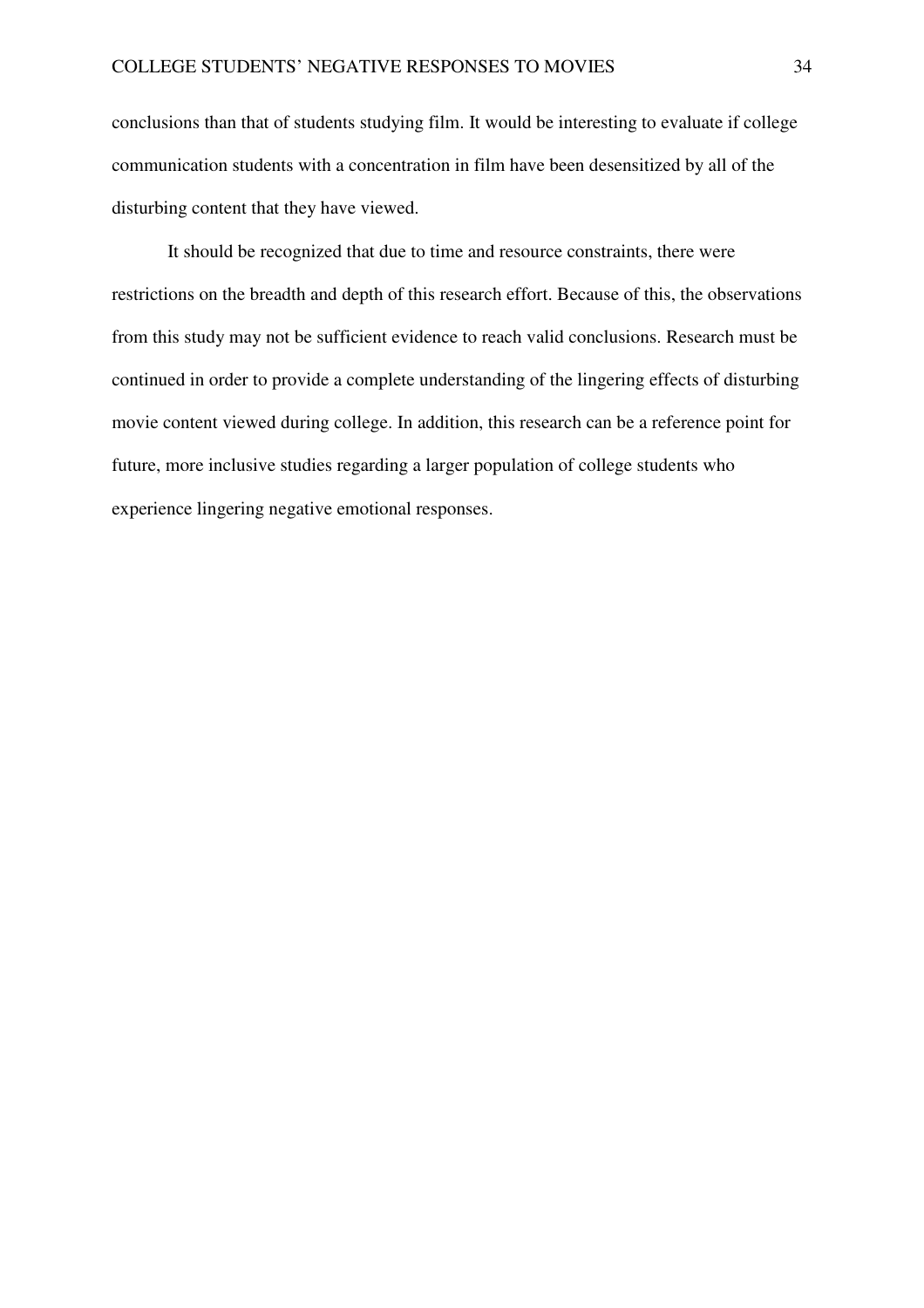#### **References**

American Psychological Association. (2011). Publication manual of the American Psychological Association  $(6<sup>th</sup>$  ed.). Washington, D.C.: Author.

Brown R., Kulik J. (1977). Flashbulb memories. *Cognition, 5,* 73-99.

- Bushman, B., Huesmann, L. (2006). Short-term and long-term effects of violent media on aggression in children and adults. *Arch Pediatr Adolesc Med,* 160, 348-352. doi:10.1001/archpedi.160.4.348.
- Cantor, J. (2004). "I'll never have a clown in my house" -- Why movie horror lives on. *Poetics Today*, *25*, 283-304. doi:10.1215/03335372-25-2-283
- Cantor, J. (2009). Fright reactions to mass media. In J. Bryant and M.B. Oliver (Eds.), *Media effects: Advances in theory and research* (3d. ed., pp. 287-303). New York: Routledge.
- Cantor, J.R., Mody, B., & Zillmann, D. (1974). Residual emotional arousal as a distractor in persuasion. *Journal of Social Psychology, 92*, 231-244.
- Cantor, J., & Nathanson, A. I. (1996). Children's fright reactions to television news. *Journal of Communication*, *4,* 139-152. doi:10.1111/j.1460-2466.1996.tb01510.x
- Cantor, J., & Sparks, G. G. (1984). Children's fear responses to mass media: Testing some Piagetian predictions. *Journal of Communication*, *3,* 90-103. doi:10.1111/j.1460-2466.1984.tb02162.x
- Sparks, G. G., & Cantor, J. (1986). Developmental differences in fright responses to a television program depicting a character transformation. *Journal of Broadcasting & Electronic Media*, *30*, 309-323. doi:10.1080/08838158609386626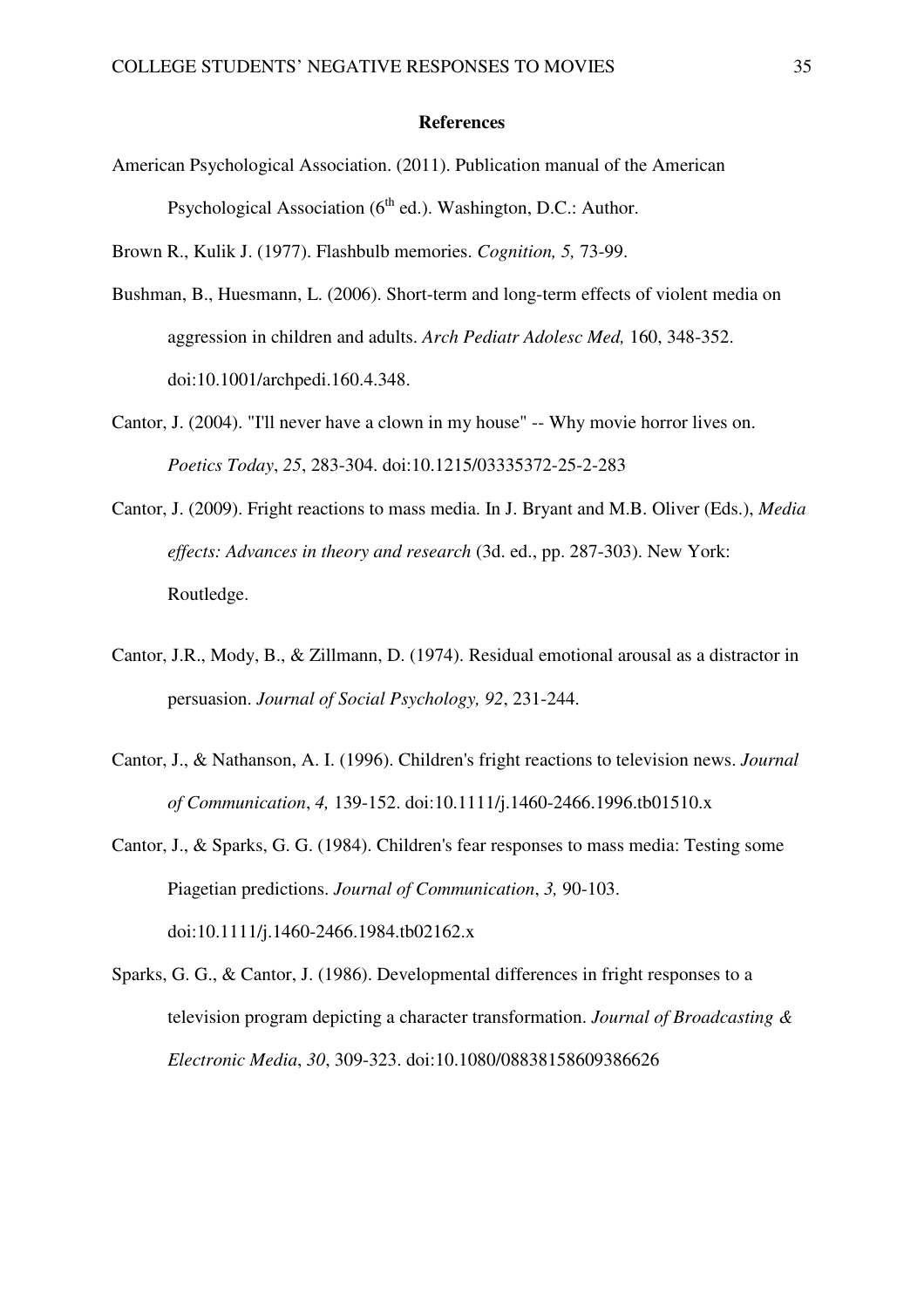- Cantor, J., Sparks, G. G., & Hoffner, C. (1988). Calming children's television fears: Mr. Rogers vs. The Incredible Hulk. *Journal of Broadcasting & Electronic Media*, *32,*  271-288. Retrieved from http://www.beaweb.org/jobem.htm
- Cantor, J.R., Zillmann, D., & Bryant, J. (1975). Enhancement of experienced sexual arousal in response to erotic stimuli through misattribution of unrelated residual excitation. *Journal of Personality and Social Psychology, 32,* 69-75.
- Cantril, H. (1940). *The invasion from mars: A study in the psychology of panic.* Princeton, NJ: Princeton University Press.
- Comer, J. S., Furr, J. M., Beidas, R. S., Babyar, H. M., & Kendall, P. C. (2008). Media use and children's perceptions of societal threat and personal vulnerability. *Journal of Clinical Child & Adolescent Psychology*, *37*, 622-630. doi:10.1080/15374410802148145
- Harrison, K., & Cantor, J. (1999). Tales from the screen: Enduring fright reactions to scary media. *Media Psychology*, *1*, 97. Retrieved from http://www.apa.org/divisions/div46/
- Hoffner, C. (1995). Adolescents' coping with frightening mass media. *Communication Research*, *2,* 325-346. doi:10.1177/009365095022003003
- Izard, C. E. (1977). *Human Emotions.* New York, NY: Plenum Press.
- Johnson, B. R. (1980). General occurrence of stressful reactions to commercial motion pictures and elements in films subjectively identified as stressors. *Psychological Reports, 47,* 775-786.
- Kaplow, J. B., Saxe, G. N., Putnam, F. W., Pynoos, R. S., & Lieberman, A. F. (2006). The long-term consequences of early childhood trauma: A case study and discussion. *Psychiatry: Interpersonal & Biological Processes*, *69*, 362-375. Retrieved from http://guilfordjournals.com/loi/psyc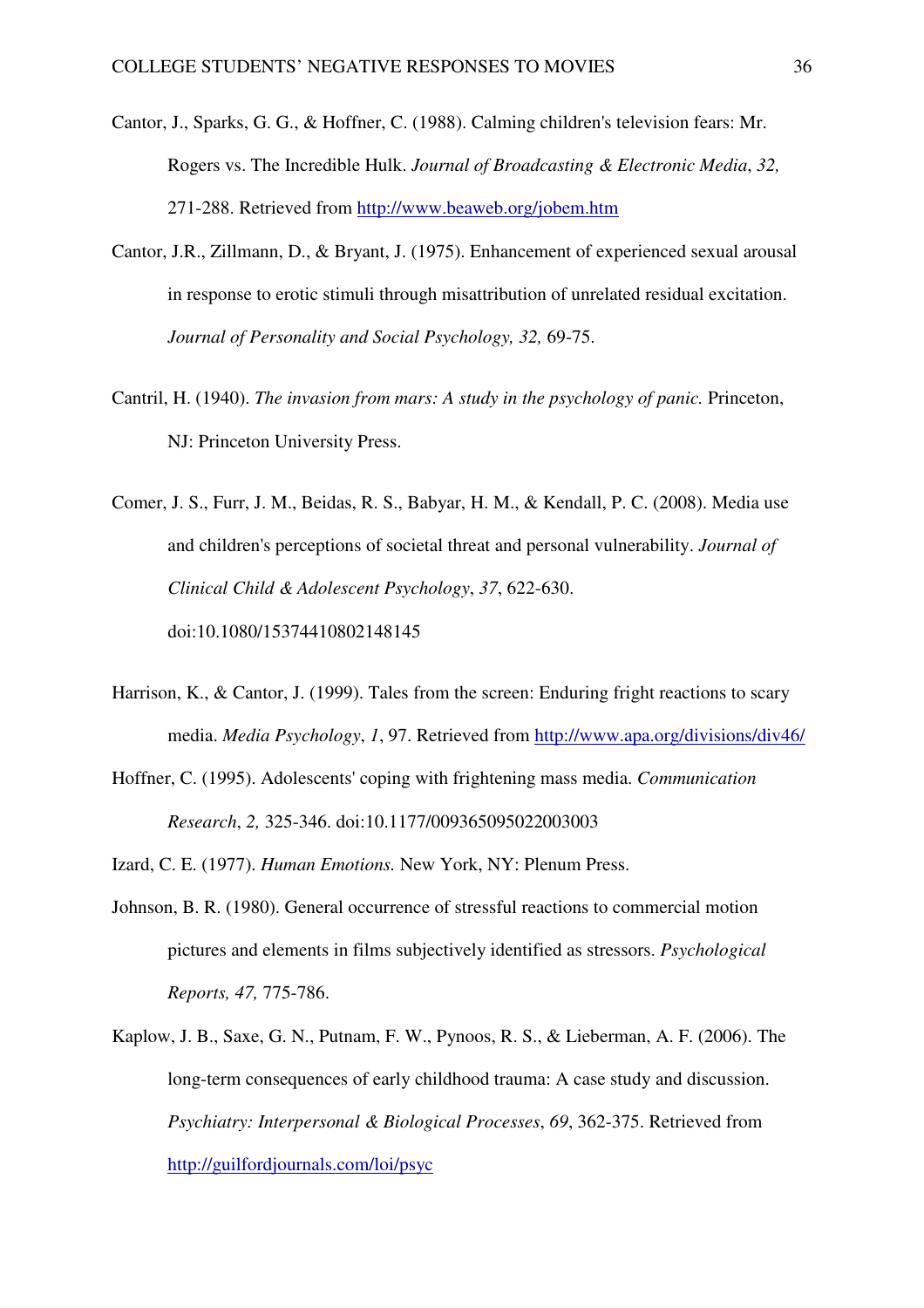- Mares, M. L., Oliver, M. B., & Cantor, J. (2008). Age differences in adults' emotional motivations for exposure to films. *Media Psychology, 11,* 488-511.
- Mathai, J. (1983). An acute anxiety state in an adolescent precipitated by viewing a horror movie. *Journal of Adolescence, 6,* 197-200.
- McLuhan, M. (1964). *Understanding media: The extensions of man.* New York, NY: McGraw-Hill.
- Media violence. (2001). *Pediatrics*, *108*, 1222. Retrieved from http://pediatrics.aappublications.org/
- Nader, K. (2011). Trauma in children and adolescents: Issues related to age and complex traumatic reactions. *Journal of Child & Adolescent Trauma*, *4*, 161-180. doi: 10.1080/19361521.2011.597373
- Neria, Y., & Sullivan, G. M. (2011). [Commentary on] understanding the mental health effects of indirect exposure to mass trauma through the media. *JAMA: Journal of the American Medical Association*, *306*, 1374-1375. Retrieved from: http://jama.jamanetwork.com/journal.aspx
- Piaget, J. (1929). *The child's conception of the world.* London, England: Routledge and Kegan, Ltd.
- Piaget, J. (1962). *Play, dreams and imitation in childhood.* New York, NY: W W. Norton and Company, Inc.
- Postman, N. (1985). *Amusing ourselves to death.* New York, NY: Penguin Group.
- Pouliot, L., & Cowen, P. S. (2007). Does perceived realism really matter in media effects?. *Media Psychology, 9,* 241-259.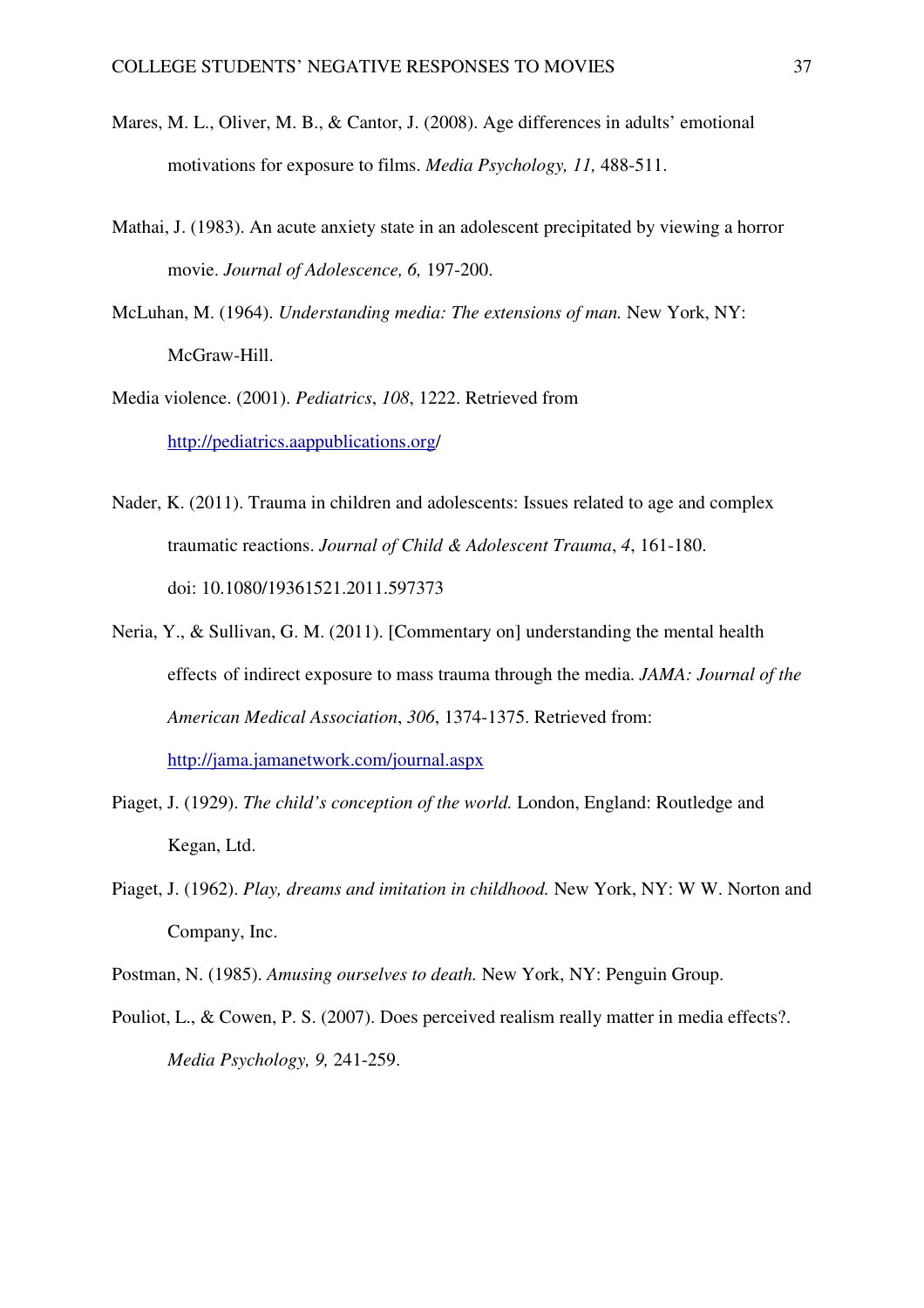- Riddle, K. (2012). Young adults' autobiographical memories of frightening news stories seen during childhood. *Communication Research*, *39*, 738-756. doi:10.1177/0093650211422538
- Riddle, K., Cantor, J., Byrne, S., & Moyer-Gusé, E. (2012). "People killing people on the news": Young children's descriptions of frightening television news content. *Communication Quarterly*, *60*, 278-294. doi:10.1080/01463373.2012.669340
- Şenturk, R. (2011). Anxiety and fear in children's films. *Educational Sciences: Theory & Practice*, *11*(3), 1122-1132. Retrieved from http://www.edam.com.tr/kuyeb/en/default.asp
- Smith, S. L., & Wilson, B. J. (2002). Children's comprehension of and fear reactions to television news. *Media Psychology*, *4*, 1-26. doi:10.1207/S1532785XMEP0401\_01
- Sparks, G. G. (1986). Developing a scale to assess cognitive responses to frightening films.  *Journal of Broadcasting and Electronic Media, 30,* 65-73.
- Sparks, G. G. (1989). The prevalence and intensity of fright reactions to mass media: Implications of the activation-arousal view. *Communication Quarterly, 37*, 108-117.
- Sparks, G. G., Spirek, M. M., & Hodgson, K. (1993). Individual differences in arousability: Implications for understanding immediate and lingering emotional reactions to frightening mass media. *Communication Quarterly, 41,* 465-476.
- Sparks, G. G., & Cantor, J. (1986). Developmental differences in fright responses to a television program depicting a character transformation. *Journal of Broadcasting & Electronic Media*, *30*, 309-323. doi:10.1080/08838158609386626
- Wilson, B. J. (2008). Media and children's aggression, fear, and altruism. *Future of Children*, *18*, 87-118. Retrieved from http://futureofchildren.org/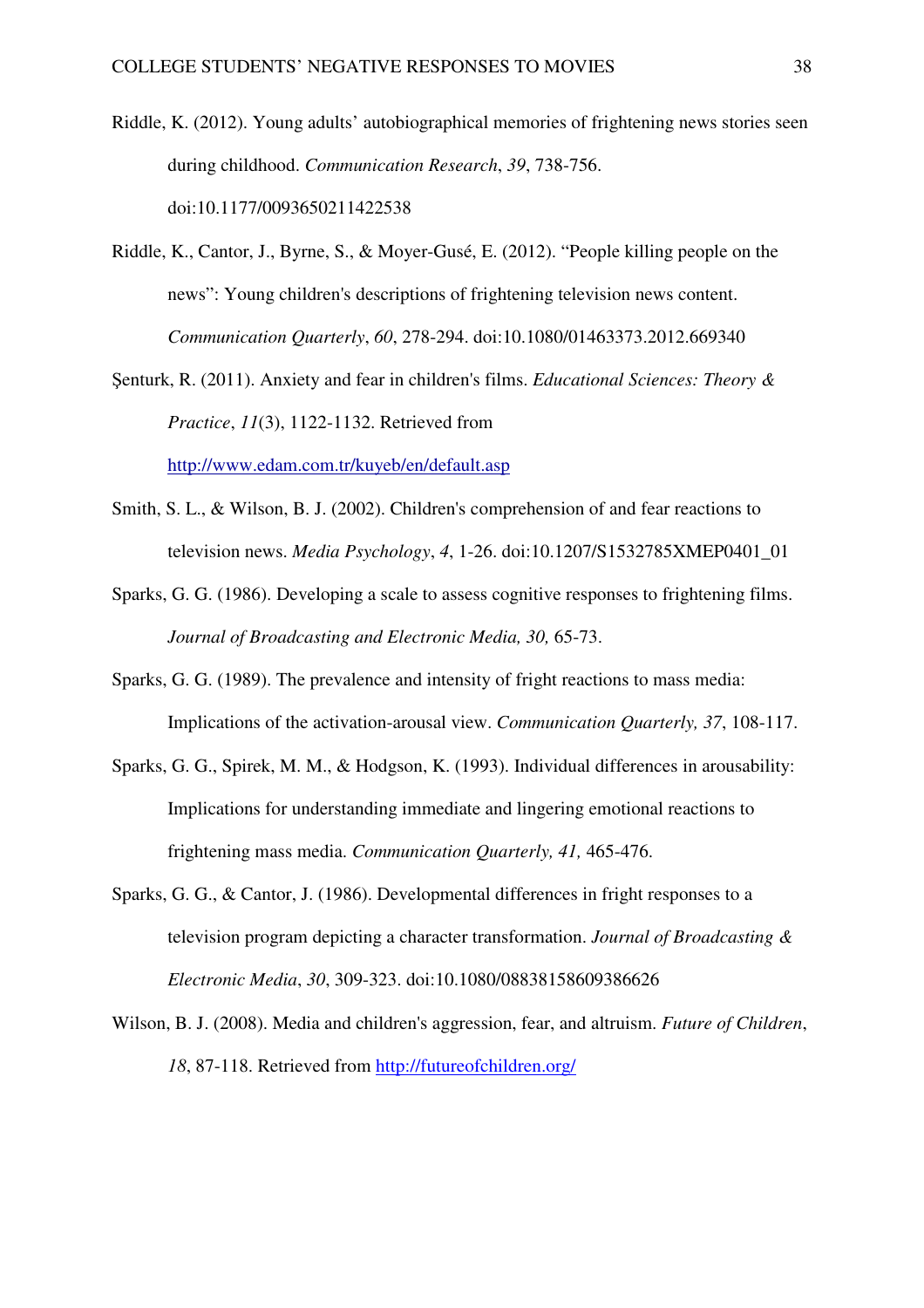Zillman, D. (1978). Attributions and misattributions of excitatory reactions. In Harvey, J. H., Ickes, W. & Kidd, R. F. (Eds), *New directions in attribution research (Vol. 2). Hillsdale, NJ: Erlbaum.*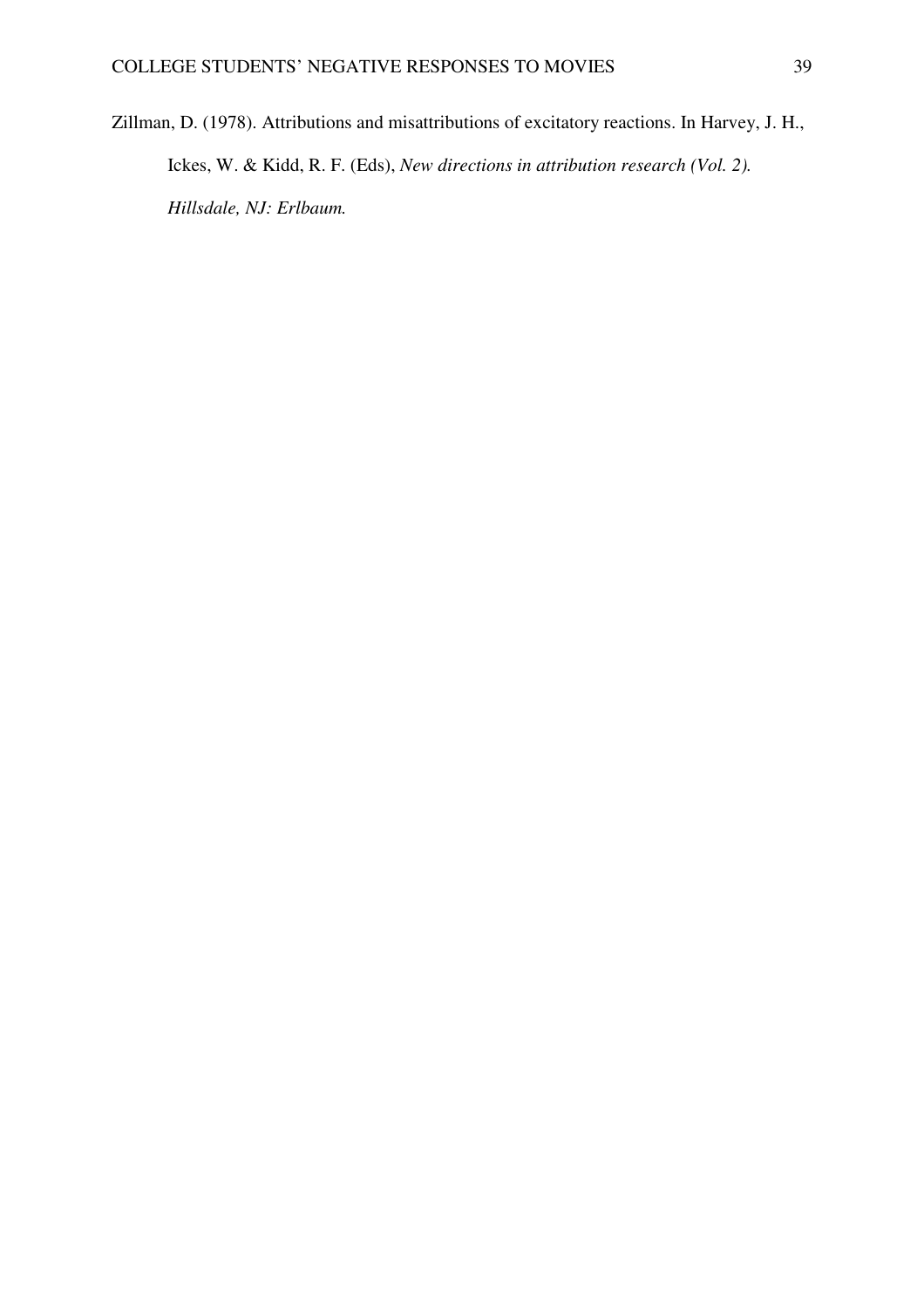## **Appendix A**

#### **SURVEY: Negative Emotional Responses to Movies**

*Please circle your answer.*

## **1. Have you watched any movies that have caused you to experience a negative emotional response of any kind?**

Yes No

## **2. How old were you?**

| Child $(1-12 \text{ years})$ | Teen $(13-17 \text{ years})$ | In college $(18-24 \text{ years})$ |
|------------------------------|------------------------------|------------------------------------|
|------------------------------|------------------------------|------------------------------------|

**3. Do you still experience negative emotional feelings as a result of viewing a movie?**

Yes No

**4. If no, how long did the negative emotional responses last after viewing the movie?** 

**5. Would you be willing to participate in a focus group (an open discussion with a small group of students) regarding your negative emotional responses to movies?** 

Yes No

## **5. If yes, please provide the following information:**

Name: \_\_\_\_\_\_\_\_\_\_\_\_\_\_\_\_\_\_\_\_\_\_\_\_

 **\_\_\_\_\_\_\_\_\_\_\_\_\_\_\_\_\_\_\_\_\_\_\_\_\_\_\_\_\_\_** 

 $E$ -mail:  $\Box$ 

(If you are selected for the focus group, you will be e-mailed.)

#### **6. What year are you at Southeastern?**

Freshman Sophomore Junior Senior

## **7. How old are you?**

18-19 20-21 22-23 24-25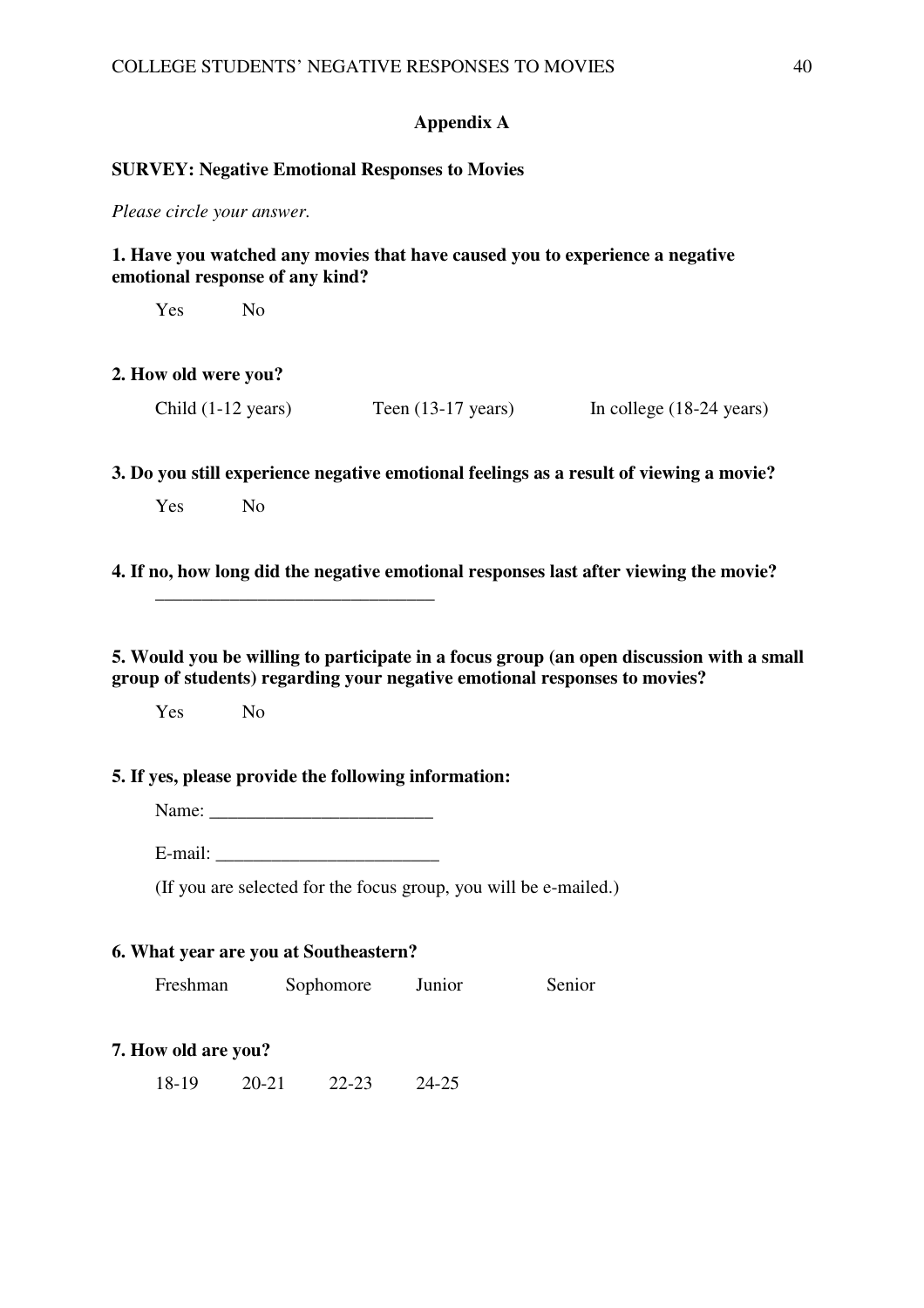## **Appendix B**

## **Negative Emotional Responses to Movies: Focus Group Informed Consent**

**Title of Project**: College Students' Negative Emotional Responses to Movies

**Responsible Principal Investigator:** Dr. Robert Scott

**Other Investigator(s):** Brianna Kuck

**Purpose of the Study:** The objective of this study is to determine what types of disturbing movie content cause lingering negative emotional responses in college students.

**Procedures to be followed:** As a participant, you will be asked to share your negative emotional responses to a movie that you have previously viewed. You will be asked various questions regarding your media experiences as well as listen to others' similar fear responses to disturbing film content. The focus group is intended to last no longer than 1 hour.

**Discomforts and Risks:** Potential risks include psychological disturbance and discomfort in reflecting on traumatic personal experiences that resulted from disturbing movie exposure, as well as possible traumatization or distress from hearing other focus group members' experiences.

**Benefits:** This study may allow you the realization that you are not alone in experiencing fear as a response to viewing a film. Further than that, this study will provide greater clarity to the psychology community as well as the communication field as to the kinds of disturbing film content cause lingering negative emotional responses in college students. While there has been quantitative research done regarding this issue, very little qualitative research has been done.

**Statement of Confidentiality:** All personal information and experiences discussed in this focus group will remain locked in a cabinet in Dr. Scott's office after they are discussed in this focus group setting. When analyzing your experiences during the writing process, names will be coded in an effort to maintain privacy. No name will be used in any published information, and names will only be viewed by Dr. Robert Scott and Brianna Kuck (the two investigators present for this focus group). The contents and discoveries from this focus group will be included in a Thesis paper for the Southeastern University Honors Program, which may later be published as an academic article. However, as mentioned above, confidentiality will be maintained with no identity exposed in the paper.

**Whom to contact:** Please call or e-mail Dr. Robert Scott at 863-667-5208 or roscott@seu.edu with any questions, or concerns about the research. You may also call Dr. Robert Scott if you feel you have been injured or harmed by this research. If you have any questions about your rights as a participant in this study, please contact the SEU Institutional Review Board at 863-667-5097 or via email at pbleblanc@seu.edu.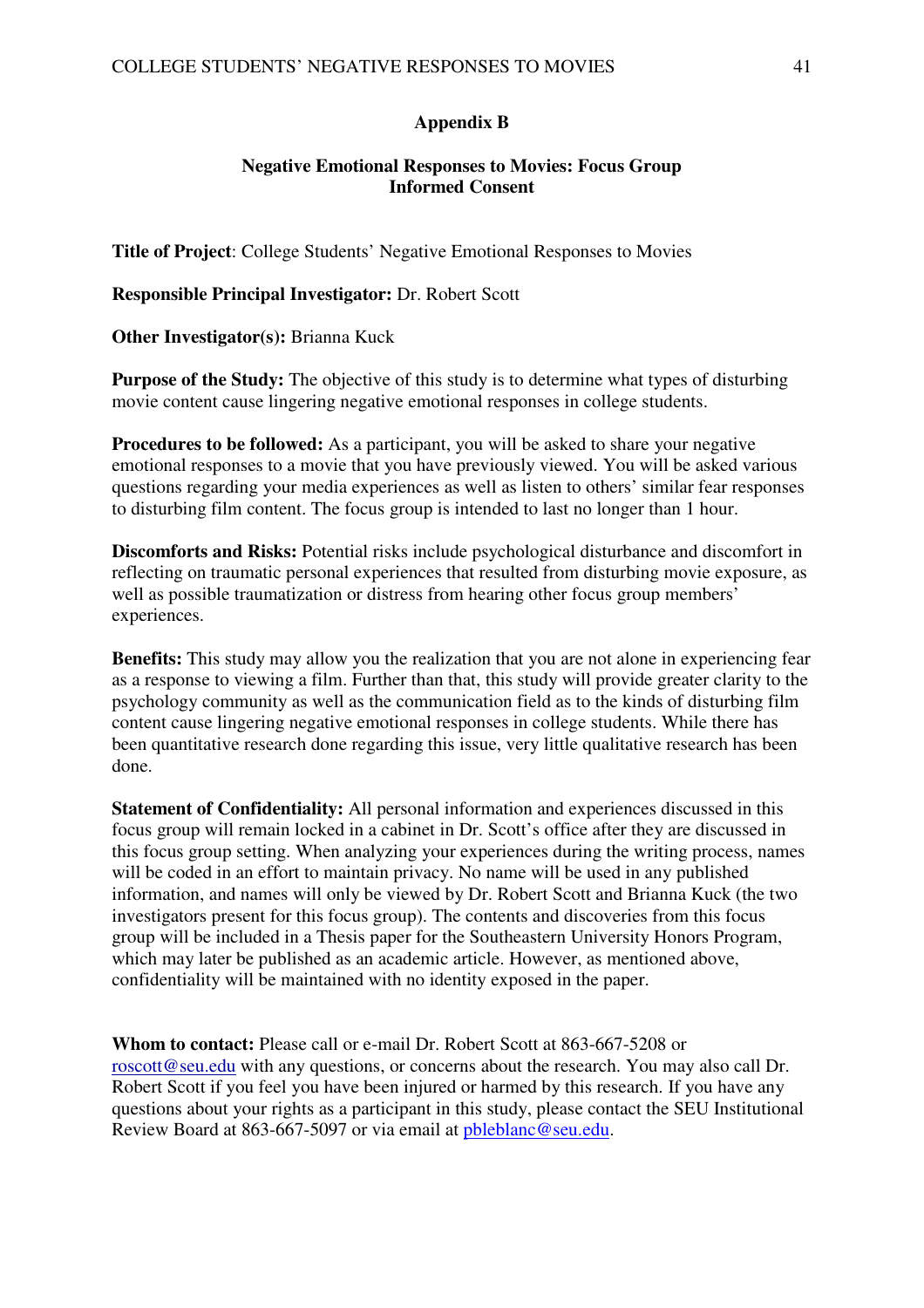**Voluntariness:** Participation in this study is voluntary and you, as the participant, may discontinue at anytime. The decision to participate, decline, or withdraw from participation will have no effect on your grades at, status at, or future relations with Southeastern University.

**Dissemination:** The research results will be disseminated by way of Honors Thesis paper for the Honors Program at Southeastern University in Spring 2014. It will be read by various faculty, staff, and students. The thesis may also be published as an academic article in the future, as well.

## **Signature of Consent:**

I am 18 years of age or older. I have read and understand the above consent form and voluntarily agree to participate in this study. I have been given a copy of this consent form for my records.

\_\_\_\_\_\_\_\_\_\_\_\_\_\_\_\_\_\_\_\_\_\_\_\_\_\_\_\_\_\_\_\_\_\_\_ \_\_\_\_\_\_\_\_\_\_\_\_\_\_\_\_\_\_\_\_\_

**\_\_\_\_\_\_\_\_\_\_\_\_\_\_\_\_\_\_\_\_\_\_\_\_\_\_\_\_\_\_\_\_\_\_\_** 

Participant Signature Date

Print Name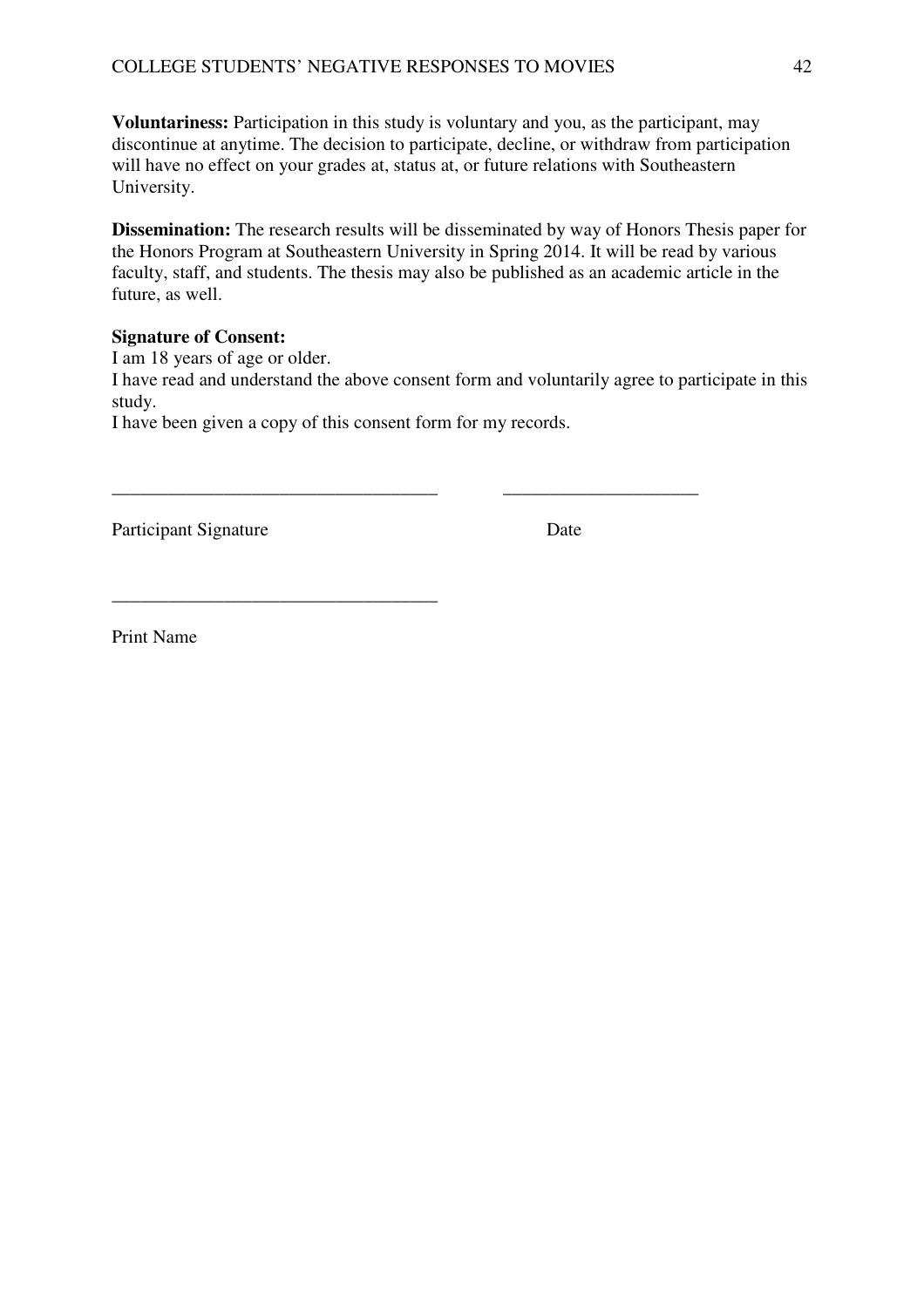## **Appendix C**

## **College Students' Lingering Negative Emotional Responses To Recently Viewed Movies**  *Focus Group*  March 13, 2014 9:00 am, A204

(Have students sign informed consent upon walking through the door)

• Introductions & Ice breakers

--- Name, Year, Age, Major, What brought you to SEU? (1-2 mins each)

- Orientation
	- ---Everything will be recorded
	- ---All information will be kept private

---Each person in room was selected based on responses to the survey he/she completed; his/her lingering negative emotional responses to a movie seen during college.

---Purpose of the study:

- Identify what types of disturbing movie content cause lingering negative emotional responses in college students.
- **There has been research done on the lingering response to a movie seen during** childhood or adolescence but not to a movie viewed during college. ---What I am hoping to gain from the focus group:
- What disturbing movie content or elements cause lingering negative emotional responses for a college student
- What lingering negative emotional responses college students experience
- What causes a negative emotional response to re-emerge
- Is there a difference between communication students' lingering negative emotional responses and that of students of other disciplines? ---Value of a focus group:
- Small environment
- There have been quantitative studies done, but not qualitative studies
- Depth of experiences can be documented
- Opportunity to discuss experiences and realize you are not alone

---In talking about the movies you have seen, the memories and negative emotional responses previously experienced may return; don't be afraid. If it is too much to bear, you may excuse yourself. We also have information for the SEU counseling center.

---Lingering: any negative emotional response that lasts past the time of viewing a movie.

---Define negative emotional response (list from other studies)

(Go around and have each person define what they think a negative emotional response is)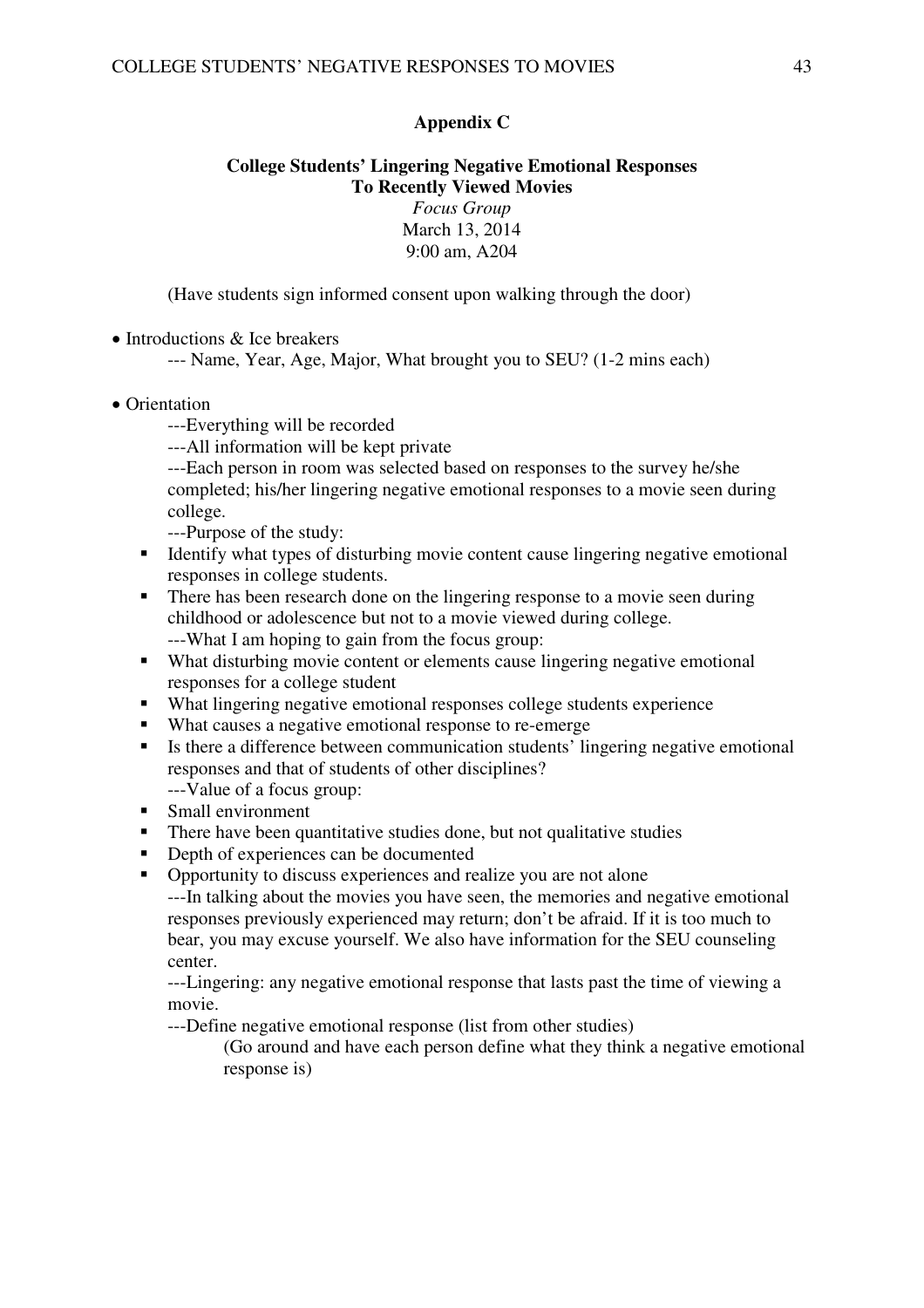• Analysis Questions

1. When did you watch the movie(s) that gave you a lingering negative emotional response? If there were several, then please clarify that in your answer.

- 2. What movie(s) did you view?
- 3. Where were you and who was with you when you viewed the movie(s)?

4. What content made the movie disturbing and caused your lingering negative emotional response? Please describe.

- 5. What was/is the nature of your lingering negative emotional response?
- 6. Does your negative emotional response linger or re-emerge to this day?

->What causes it to reemerge? Is there a trigger?

## • Conclusion

- ---Wrap up
- ---Business cards for counseling center